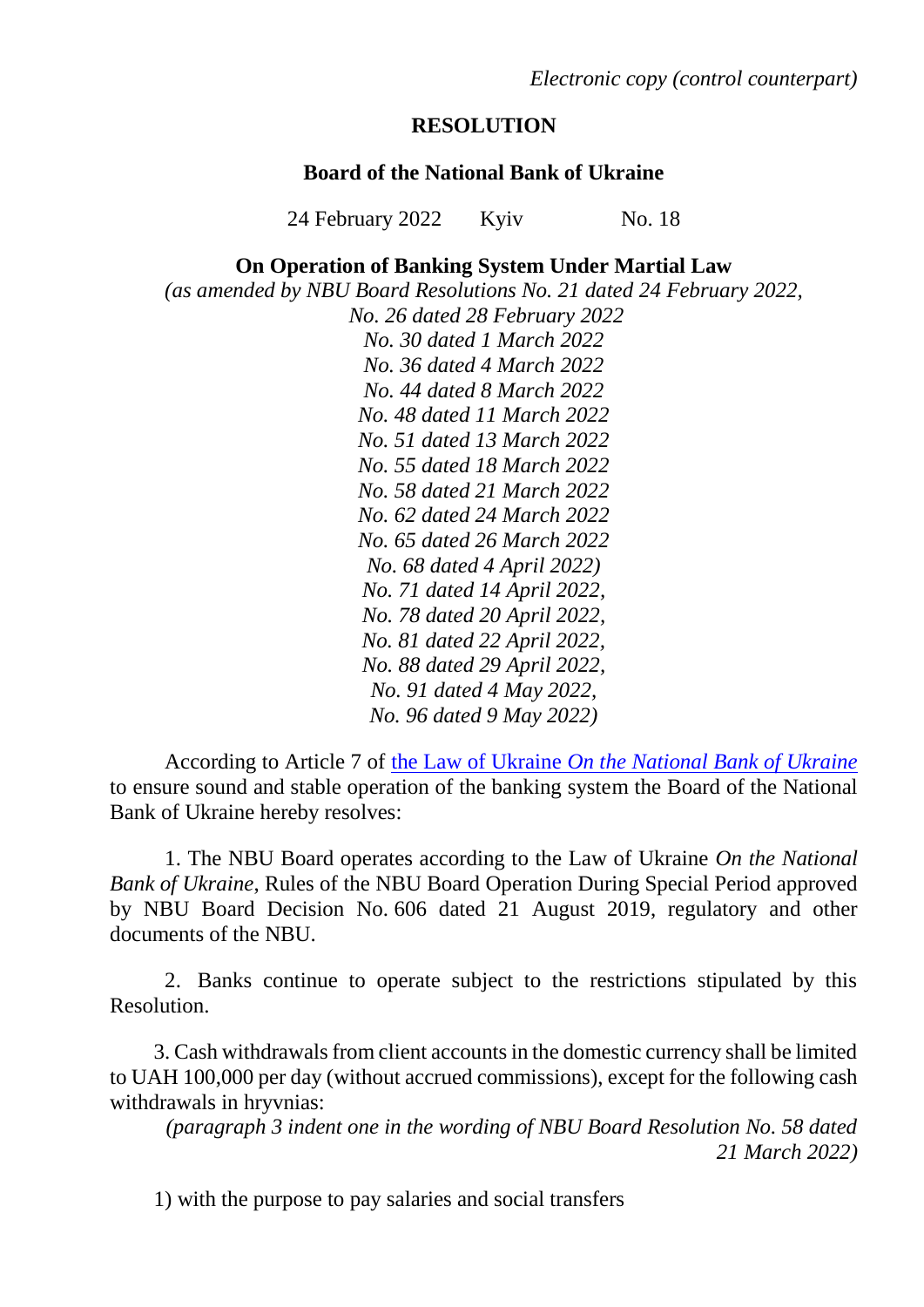2) from accounts of businesses and institutions that implement the Ukrainian government's mobilization plans (objectives)

3) withdrawals of cash at bank branches and offices in areas aggressor state/occupying state is threatening to occupy (withdrawals are limited to the available balance and subject to availability of cash in the branch/office). The decision to pay out these funds is made by the head of a bank and may be delegated to the head of its branch/office.

> *(paragraph 3 in the wording of NBU Board Resolution No. 44 dated 8 March 2022)*

4. All cashless payments shall be made without limitation.

4 1 . Acquirers are authorized not to provide a user with an electronic money transaction document if the electronic means of payment is used through the acquirer's payment terminal.

Payment services providers shall ensure provision of cashless settlements with electronic means of payment and resolve disputes arising from and/or related to such settlements, regardless of whether a user has an electronic money transaction document.

> *(new paragraph 41 has been added by NBU Board Resolution No. 81 dated 22 April 2022)*

5. Cash withdrawals from client accounts in a foreign currency shall be limited to the equivalent of UAH 100,000 per day (without accrued commissions), except for cash withdrawals in a foreign currency from the following accounts of:

*(paragraph 5 indent one in the wording of NBU Board Resolution No. 58 dated 21 March 2022)*

1) businesses and institutions that implement the Ukrainian government's mobilization plans (objectives)

> *(paragraph 5 subparagraph 1 as amended by NBU Board Resolution No. 44 dated 8 March 2022)*

2) withdrawals of cash at bank branches and offices in areas aggressor state/occupying state is threatening to occupy (withdrawals are limited to the available balance and subject to availability of cash in the branch/office). The decision to pay out these funds is made by the head of a bank and may be delegated to the head of its branch/office

> *(paragraph 5 subparagraph 2 as amended by NBU Board Resolution No. 44 dated 8 March 2022) (paragraph 5 in the wording of NBU Board Resolution No. 30 dated 1 March 2022)*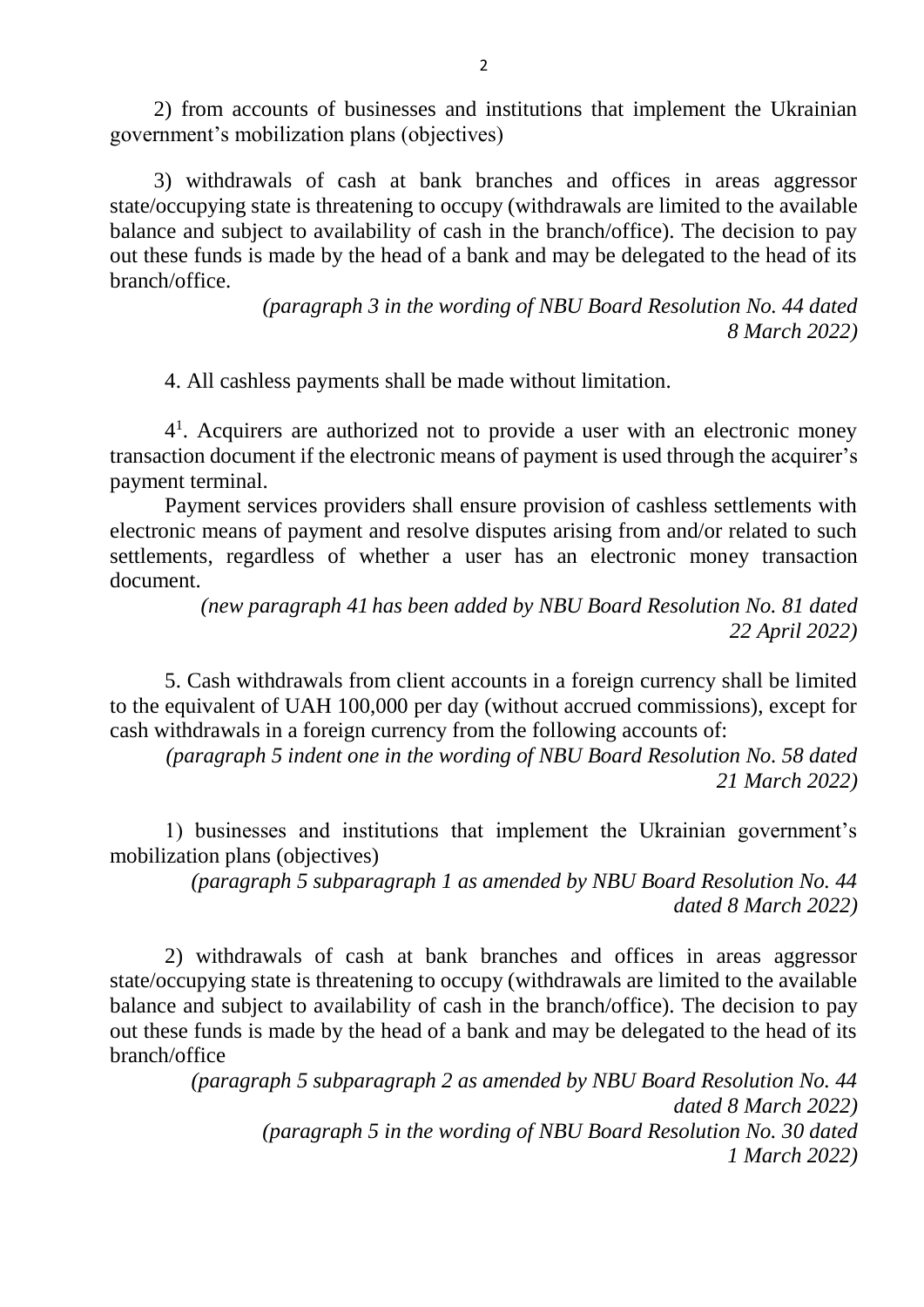3) compensatory payments for extended business trips and payments for supporting activities of employees of the apparatuses of military attachés and the apparatuses of representatives of the Ministry of Defense of Ukraine at the foreign diplomatic institutions in Ukraine.

> *(paragraph is supplemented with a new subparagraph 3 in line with NBU Board Resolution No. 62 dated 24 March 2022)*

4) Department of Finance of the General Staff of the Armed Forces of Ukraine to support activities of the Armed Forces of Ukraine.

> *(paragraph is supplemented with a new subparagraph 4 in line with NBU Board Resolution No. 65 dated 26 March 2022)*

5) maintenance expenses by Ukraine Air Enterprise to ensure, organize, and operate VIP aircraft flights.

*(paragraph is supplemented with a new subparagraph 5 in line with NBU Board Resolution No. 71 dated 14 April 2022)*

5 1 . Withdrawal of investment metals from the accounts of bank customers is conducted without restrictions, provided that it does not exceed their investment metals account balances and that such metals are available in the vault of the bank's branch/office.

> *(new paragraph 5<sup>1</sup> has been added by NBU Board Resolution No. 44 dated 8 March 2022)*

5 2 . Cash withdrawals from the following accounts abroad shall be banned:

1) client accounts opened in Ukraine in the domestic currency in the amount that exceeds the equivalent of UAH 100,000 per calendar month

2) client accounts opened in Ukraine in the foreign currency in the total amount specified in paragraph 5 indent one hereof (the total amount includes cash foreign currency that was withdrawn from the client FX account on the same day in Ukraine). *(new paragraph 5<sup>2</sup> has been added by NBU Board Resolution No. 58 dated* 

*21 March 2022)*

Paragraph  $5<sup>2</sup>$  subparagraphs 1 and 2 hereof do not apply to cash withdrawals from accounts of employees of the apparatuses of military attachés and the apparatuses of representatives of the Ministry of Defense of Ukraine at the foreign diplomatic institutions in Ukraine.

> *(paragraph is supplemented with the new indent in line with NBU Board Resolution No. 62 dated 24 March 2022)*

5<sup>3</sup>. Banks shall be banned from issuing savings certificates denominated in foreign currency.

> *(new paragraph 53 has been added by NBU Board Resolution No. 88 dated 29 April 2022)*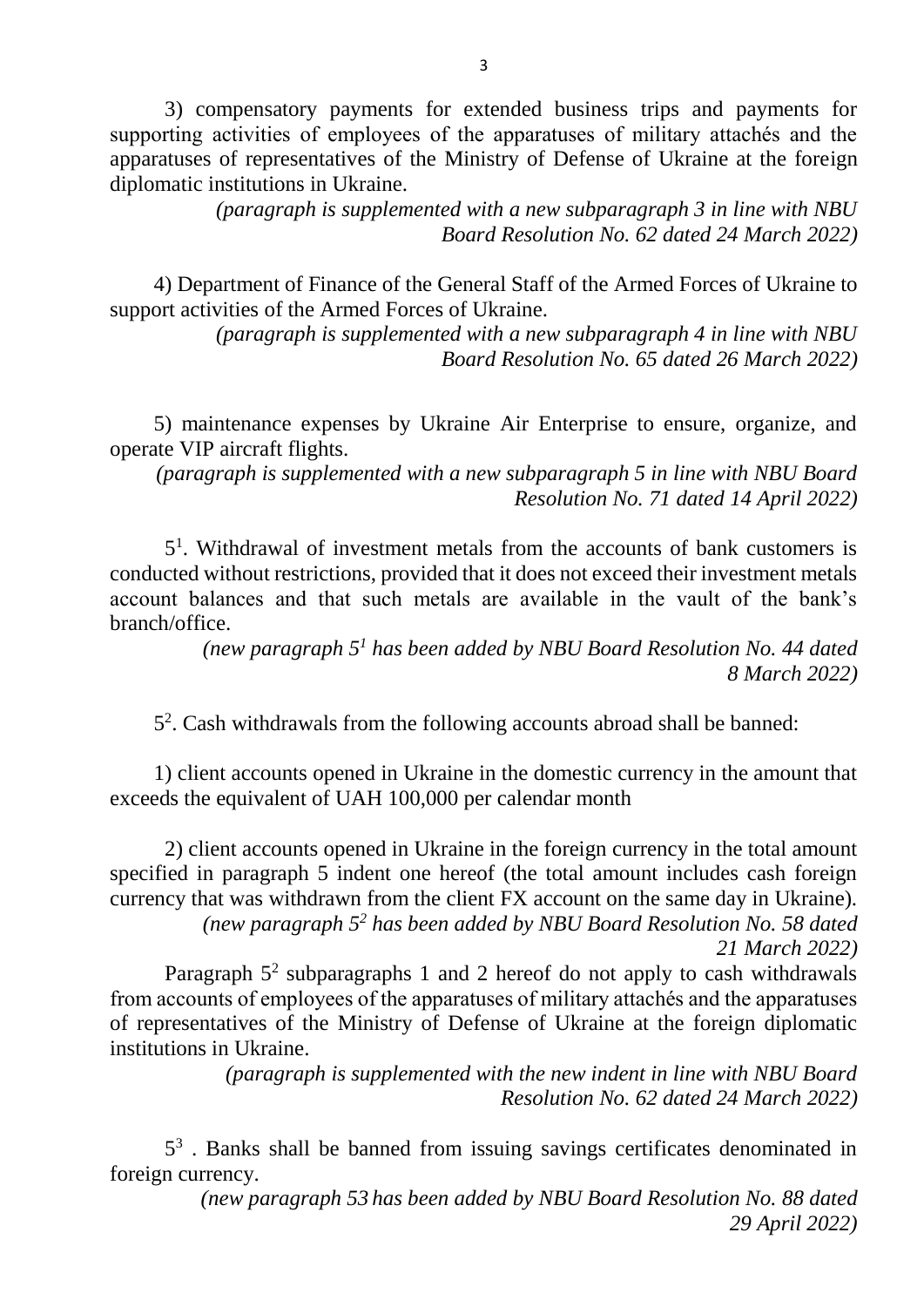6. Payments to and by the Ukrainian government shall be made without restrictions, in accordance with legislation governing the special period.

6 1 . The Ministry of Defense of Ukraine transfers hryvnia/foreign currency from the accounts opened in the National Bank of Ukraine within Ukraine/abroad to ensure national security and defense, support the Armed Forces of Ukraine and perform other tasks of the Ministry of Defense of Ukraine set by the laws of Ukraine, including purchase of foreign currency for these purposes without submitting to the NBU documents confirming the grounds/obligations for these transactions. These transactions are conducted on the basis of payment instruction/order for purchase of foreign currency. The Ministry of Defense of Ukraine ensures self-audit of agreements (contracts) and other documents that confirm transactions mentioned in first sentence of paragraph  $6<sup>1</sup>$  of this Resolution for their compliance with Ukraine's law.

*(new paragraph 6<sup>1</sup>has been added by NBU Board Resolution No. 26 dated 28 February 2022)*

7. ATMs shall be supplied with cash without any restrictions.

8. Banks shall ensure the uninterrupted operation of their branches unless doing so puts at risk the lives and health of the public.

9. Banks shall ensure access for customers to their safe-deposit boxes and/or lockboxes in vaults unless doing so puts at risk the lives and health of the public.

> *(paragraph 9 in the wording of NBU Board Resolution No. 36 dated 4 March 2022)*

9 1 . Banks shall have the right to exceed the maximum volumes of cash and/or other valuables that are stored in a vault and safe deposit boxes that are used as a vault, which volumes are specified in Annex 1 of the Rules for Securing Bank Premises in Ukraine approved by NBU Board Resolution No. 63 (as amended) dated 10 February 2016.

> *(new paragraph 9<sup>1</sup> has been added by NBU Board Resolution No. 58 dated 21 March 2022)*

10. The NBU shall provide unlimited cash support.

11. The NBU shall provide unsecured refinancing to banks to maintain liquidity without restrictions on its amount for up to one year with the possibility of extension for one year.

12. Authorized institutions are prohibited to trade in currency valuables (including on behalf of clients), excluding the following:

> *(paragraph 12 indent one in the wording of NBU Board Resolution No. 44 dated 8 March 2022)*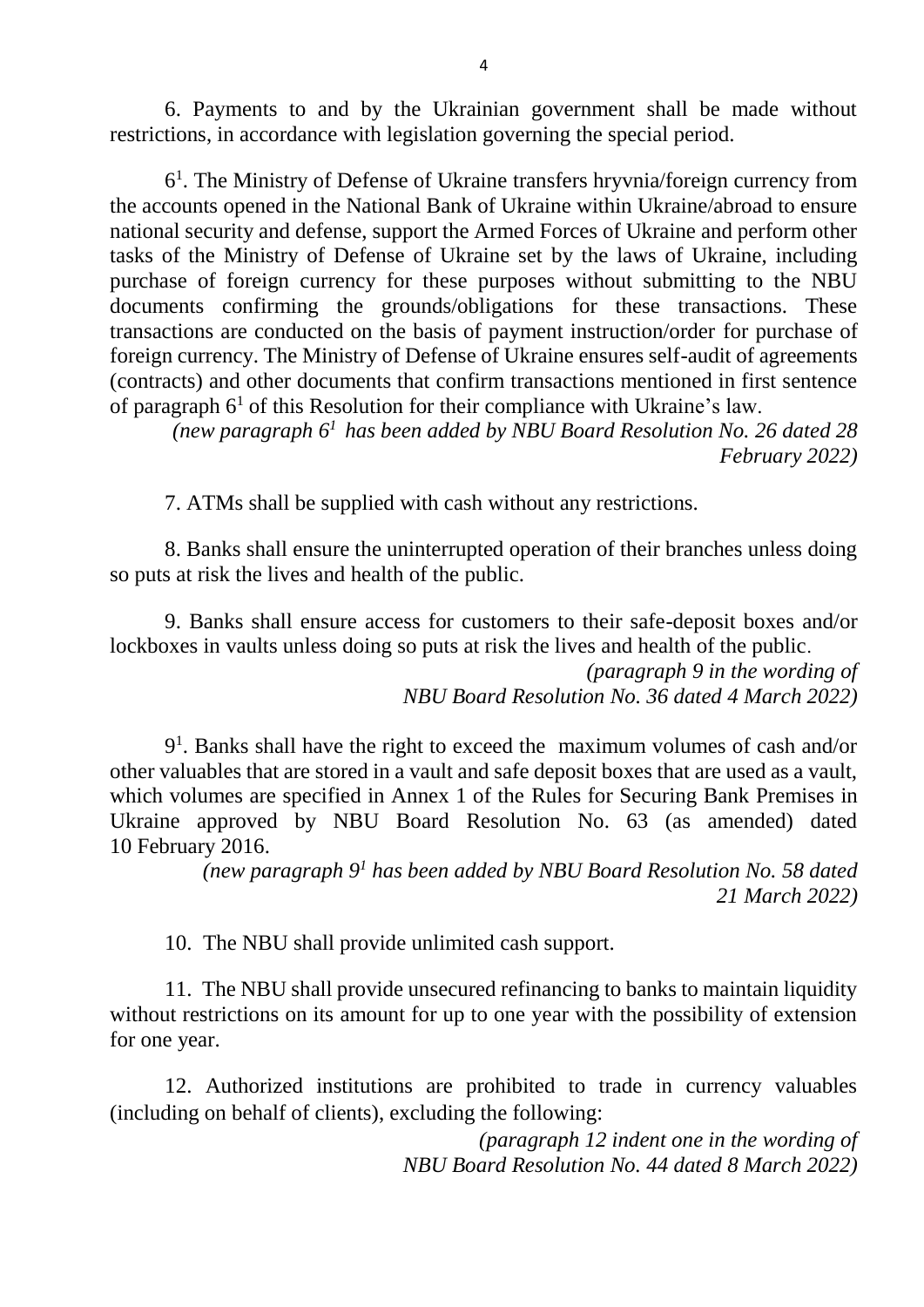1) sale of cash/noncash foreign currency by clients to banks, and cash foreign currency to nonbank financial institutions and postal service operators.

*(paragraph 12 subparagraph 1 as amended by NBU Board Resolution No. 68 dated 4 April 2022) No. 71 dated 14 April 2022)* 

1 1 ) purchase by customers of cash foreign currency or investment metals with their physical delivery at bank branches and offices in areas aggressor state/occupying state is threatening to occupy (subject to availability of cash foreign currency/investment metals at the bank's branch/office). The decision on carrying out said transactions is made by the head of a bank and may be delegated to the head of its branch/office

*(new subparagraph 1<sup>1</sup>was added to paragraph 12 by NBU Board Resolution No. 44 dated 8 March 2022, (paragraph 12 subparagraph 1 as amended by NBU Board Resolution No. 71 dated 14 April 2022)*

1 2 ) purchase of cash foreign currency by individuals. Authorized institutions sell to customers cash foreign currency within surplus of purchased over sold cash foreign currency calculated starting 13 April 2022 and in the next business days.

> *(new subparagraph 1<sup>2</sup>was added to paragraph 12 by No. 71 dated 14 April 2022)*

1 3 ) sale of investment metals by individual customersto banks with or without delivery

> *(new subparagraph 1<sup>3</sup>was added to paragraph 12 by No. 96 dated 9 May 2022)*

2) currency valuables trading: swaps between banks, trading by banks with foreign financial institutions, the NBU, the international financial institutions (IFIs) in which Ukraine holds membership, and the IFIs with which Ukraine has entered into agreements under which it takes responsibility to provide the legal framework that it provides to other IFIs

3) foreign exchange transactions with the currencies of the first group of the Classifier of Foreign Currencies and Investment Metals, approved by NBU Board Resolution No. 34 dated 4 February 1998 (in the wording of NBU Board Resolution No. 269 dated 19 April 2016) (as amended) (hereinafter referred to as the Classifier) between banks (cashless foreign currency), by banks on behalf of their customers (cash and cashless foreign currency)

> *(paragraph 12 subparagraph 3 as amended by NBU Board Resolution No. 36 dated 4 March 2022, in the wording of NBU Board Resolution*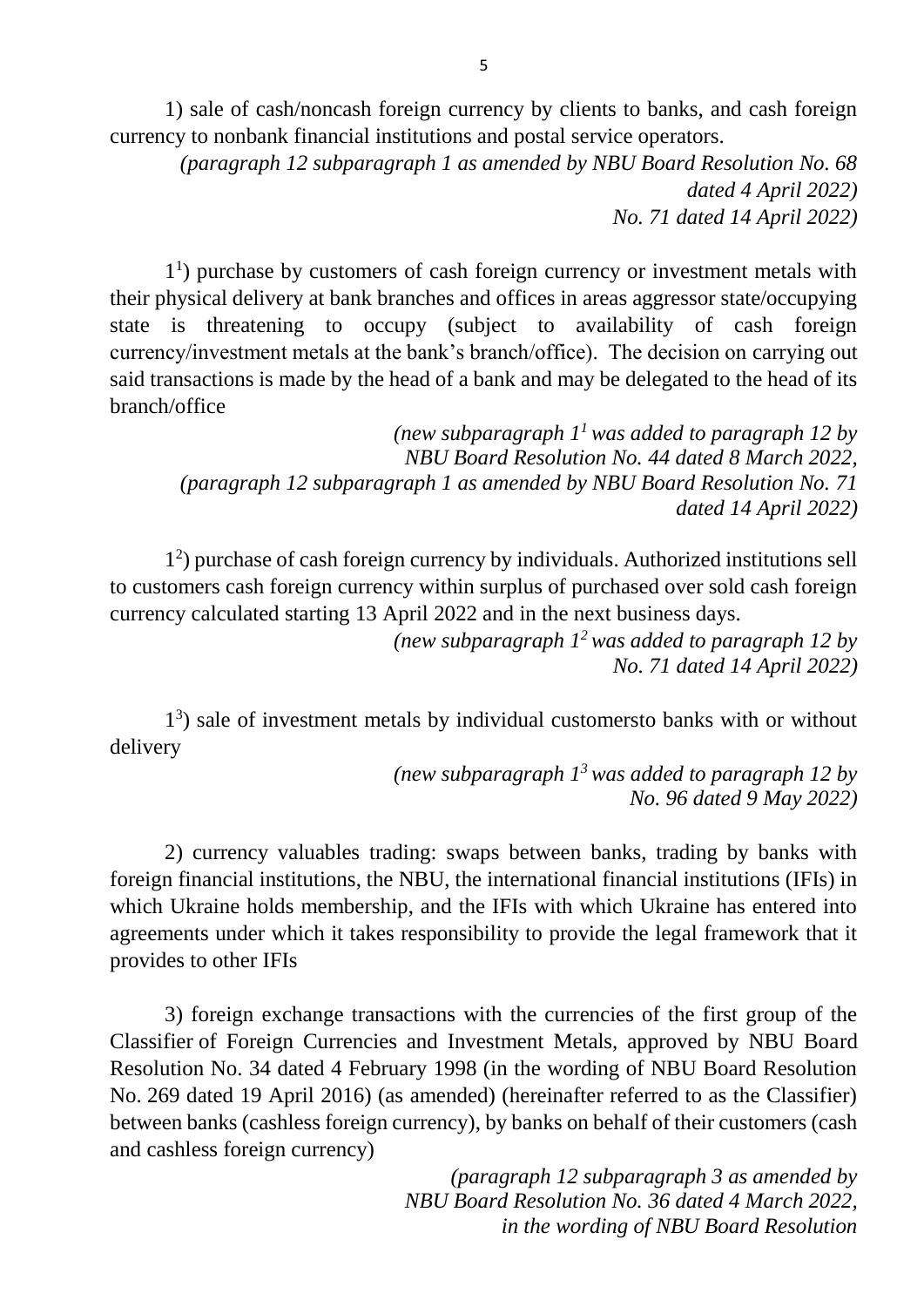*No. 68 dated 4 April 2022)*

4) foreign currency purchase for the currency transactions defined in paragraph 14 hereof. Said cases of foreign currency purchase are not covered by Section V paragraph 54 of Regulation On Safeguards and Procedures for Certain Transactions in Foreign Currency, approved by NBU Board Resolution No. 5 dated 2 January 2019, as amended (hereinafter Regulation No. 5)

> *(paragraph 12 subparagraph 4 as amended by NBU Board Resolution No. 36 dated 4 March 2022, No. 81 dated 22 April 2022, No. 96 dated 9 May 2022)*

5) foreign currency purchase by a bank from another bank at the rate set according to the requirements of paragraph  $12<sup>1</sup>$  indent two/three hereof exclusively for further sale to a client for the foreign currency transactions mentioned in paragraph 14 hereof

> *(paragraph 12 as amended by the NBU Board Resolution No. 30 dated 1 March 2022)*

6) swap transactions by banks with resident individuals:

purchase and sale of foreign currency, if the first part of the transaction involves purchasing foreign currency by a bank from a client

foreign exchange within the first group of the Classifier

*(new subparagraph 6was added to paragraph 12 by NBU Board Resolution No. 36 dated 4 March 2022, in the wording of NBU Board Resolutions No. 58 dated 21 March 2022, No. 68 dated 4 April 2022)*

7) purchase by customers of foreign currency on a forward basis under forward contracts concluded through 23 February 2022. Foreign cash purchased by banks shall be used in line with the requirements of paragraph 14 hereof and Section IV paragraph 44 of Regulation No. 5

> *(new subparagraph 7was added by NBU Board Resolution No. 58 dated 21 March 2022)*

8) foreign currency purchase for remuneration payments during long-term business trips and maintaining activities of employees of the apparatuses of military attachés and the apparatuses of representatives of the Ministry of Defense of Ukraine at the foreign diplomatic institutions in Ukraine

> *(new subparagraph 8was added by NBU Board Resolution No. 62 dated 24 March 2022)*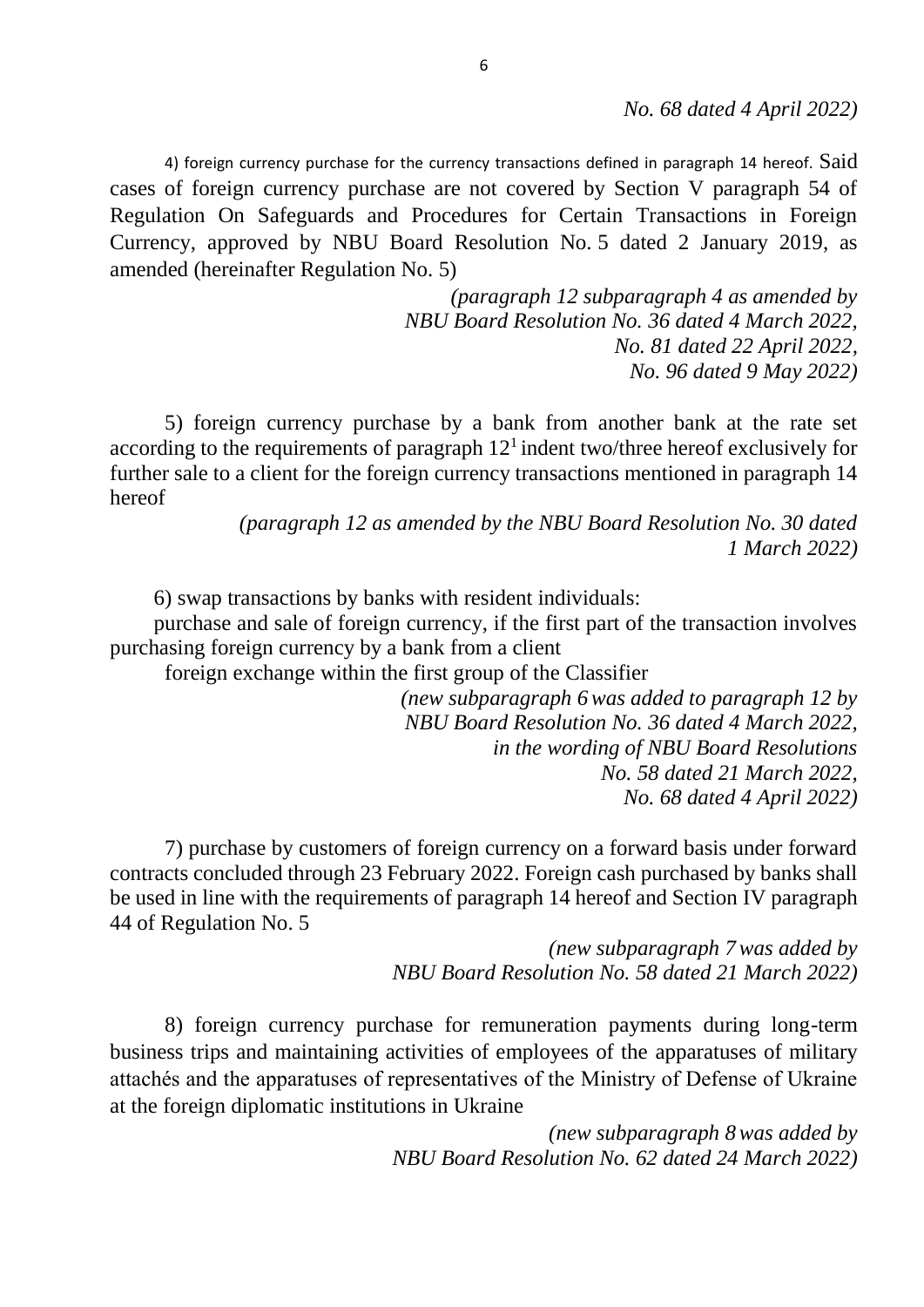9) foreign currency purchase by Department of Finance of the General Staff of the Armed Forces of Ukraine to support activities of the Armed Forces of Ukraine *(paragraph is supplemented with a new subparagraph 9 in line with NBU Board Resolution No. 65 dated 26 March 2022)*

10) sale of stocks of commemorative and investment coins of Ukraine, souvenir products in bank branches and offices, unless doing so puts at risk the lives and health of the employees and customers, in compliance with the procedure for performing operations during the special period, as set by internal bank procedures.

> *(paragraph is supplemented with a new subparagraph 10 in line with NBU Board Resolution No. 68 dated 4 April 2022)*

11) purchase of foreign currency by Ukraine Air Enterprise to cover the maintenance expenses to ensure, organize, and operate VIP aircraft flights.

> *(paragraph is supplemented with a new subparagraph 11 in line with NBU Board Resolution No. 71 dated 14 April 2022)*

12) purchase of foreign currency by a resident to cover the letter of credit issued by the issuing bank in the name of the nonresident under transaction specified in paragraph 14 subparagraph 2 hereof.

> *(paragraph is supplemented with a new subparagraph 12 in line with NBU Board Resolution No. 96 dated 9 April 2022)*

12<sup>1</sup>. Authorized institutions purchase on behalf of customers (allowed by paragraph 12 subparagraphs 1 and 4 hereof) and sell cashless foreign currency:

*(paragraph 12<sup>1</sup> indent one in the wording of NBU Board Resolution No. 30 dated 1 March 2022)*

in U.S. dollars at the exchange rate that may deviate not more than 1% from the NBU's official exchange rate effective on the day of the transaction

*(paragraph 12<sup>1</sup> indent two as amended by NBU Board Resolution No. 30 dated 1 March 2022)*

in other foreign currencies at the exchange rate that may deviate not more than 1% from the NBU's official exchange rate effective on the day of the transaction, and the information on current exchange rates of foreign currencies for the U.S. dollar (or the U.S. dollar against foreign currencies) in international FX markets that are received through trading and information systems on the day the cash exchange rate is calculated.

> *(paragraph 12<sup>1</sup> indent three as amended by NBU Board Resolution No. 30 dated 1 March 2022, Resolution No. 58 dated 21 March 2022) (new paragraph 12<sup>1</sup>has been added by NBU Board Resolution No. 21 dated 24 February 2022)*

12<sup>2</sup> . Authorized institutions shall: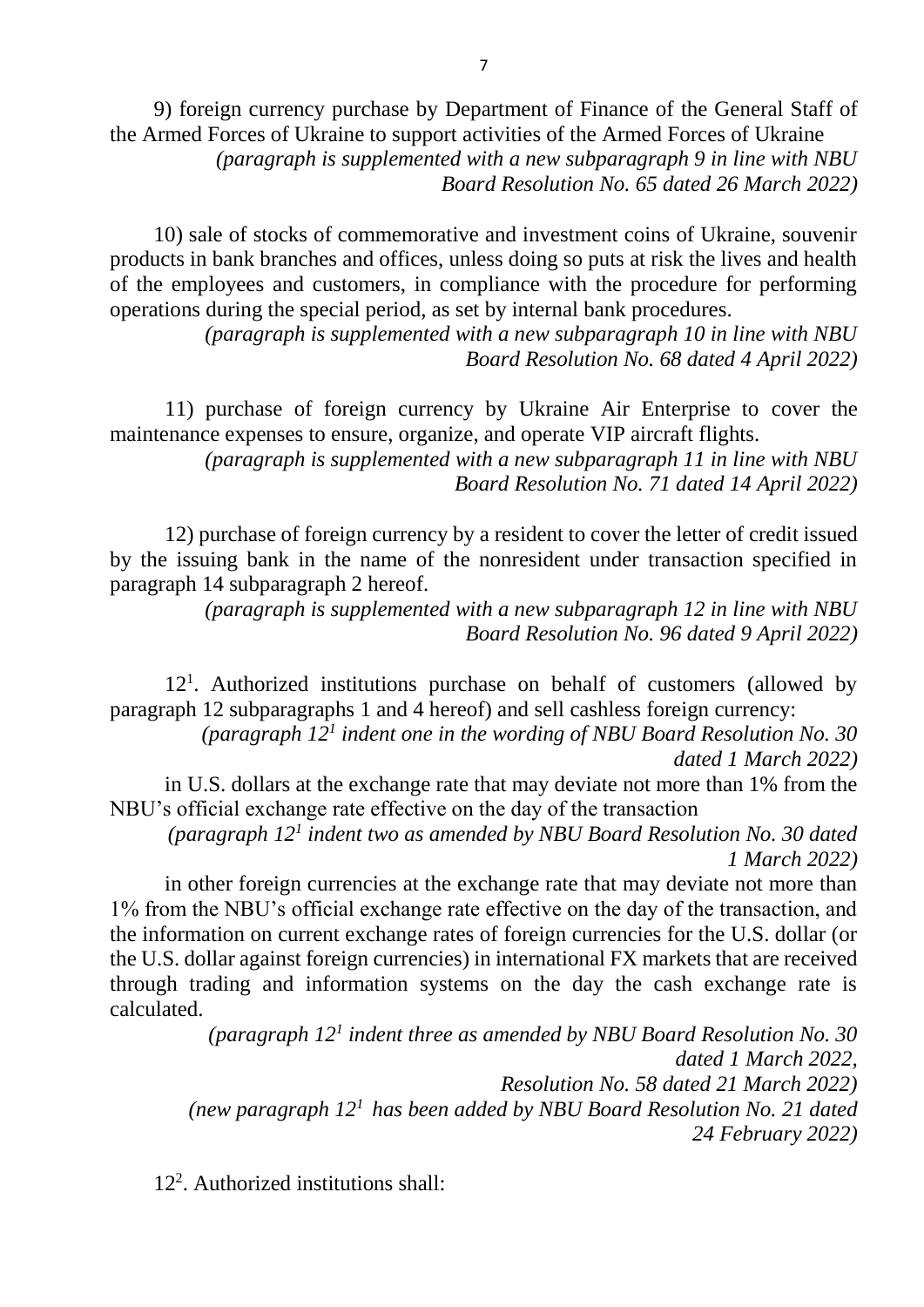1) 1) purchase cash foreign currency from customers at the exchange rate that is not lower than the NBU's official exchange rate effective on the day of the transaction

2) sell cash foreign currency to customers at the exchange rate that may deviate not more than 10% from the NBU's official exchange rate effective on the day of the transaction.

> *(new paragraph 12<sup>2</sup>has been added by NBU Board Resolution No. 30 dated 1 March 2022, in the wording of NBU Board Resolution No. 71 dated 14 April 2022)*

12<sup>3</sup> .Banks are allowed to buy cash in the domestic currency from foreign financial institutions for cashless foreign currency in the amount that does not exceed the equivalent of EUR 1,000,000 per day.

*(new paragraph 12<sup>3</sup>has been added by NBU Board Resolution No. 36 dated 4 March 2022)*

12<sup>4</sup> . For debiting/crediting funds from/to customer's account under transactions using electronic means of payment if the currency in which the interbank transfer shall be made does not coincide with the currency debited from the client's account, the issuing banks shall use:

1) the hryvnia exchange rate against foreign currencies that shall not exceed 10% of the NBU's official exchange rate effective on the day of transaction recording in the event of debiting hryvnia funds from the customer's account, if the interbank transfer under such customer's transaction is executed in foreign currency.

2) the hryvnia exchange rate against foreign currencies that shall be not lower than the NBU's official exchange rate effective on the day of transaction recording in the event of debiting funds in foreign currency from the customer's account, if the interbank transfer under such customer's transaction is executed in hryvnia, or in the event of crediting hryvnias to the customer's account if the interbank transfer under such transaction is executed in foreign currency.

*(new paragraph 12<sup>4</sup>has been added by NBU Board Resolution No. 88 dated 29 April 2022)* 

12<sup>5</sup>. Banks shall be prohibited from entering into derivative contracts in the money market (other than swaps), under which the parties of this agreement assume obligations on purchase, sale of foreign currency/investment metals for hryvnia, and derivative contracts in the money market (other than swaps) based on the hryvnia exchange rate against foreign currencies, foreign currency index (exchange rates of several foreign currencies) denominated in hryvnia, and price of investment metals in hryvnia.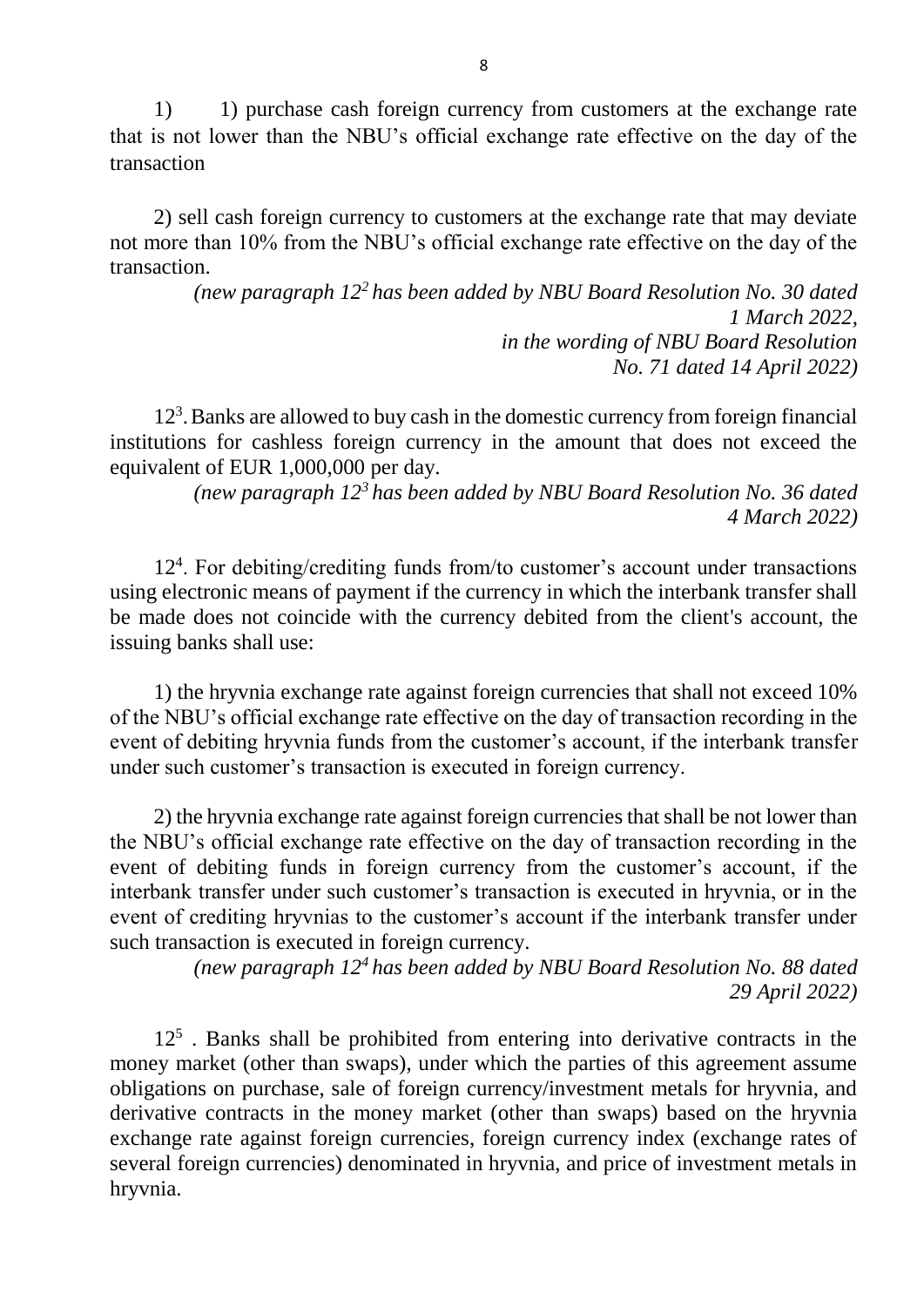*(new paragraph 12<sup>5</sup>has been added by NBU Board Resolution No. 88 dated 29 April 2022)* 

12<sup>6</sup>. For the duration of this Resolution, the National Bank of Ukraine shall set open FX position limits and notify the banks of them no later than two business days before their application date.

> *(new paragraph 12<sup>6</sup>has been added by NBU Board Resolution No. 88 dated 29 April 2022)*

12<sup>7</sup> . As of 4 May 2022, the NBU sets the following open FX position limits for banks:

1) the bank's open total long FX position limit (L13-1) - no more than 5%

2) the bank's open total short FX position limit (L13-2) - no more than 5% *(new paragraph 12<sup>7</sup>has been added by NBU Board Resolution No. 88 dated 29 April 2022)* 

12<sup>8</sup>. Bank that operates in line with the schedule aligning the bank's open total long FX position with the established limit L13-1 and/or the schedule aligning the bank's open total short FX position with the established limit L13-2, shall submit to the NBU within three months after martial law is lifted in Ukraine an updated action plan and/or schedule for the elimination of this excess, taking into account the bank's open FX position limits established in paragraph  $12<sup>7</sup>$  hereof.

> *(new paragraph 12<sup>8</sup>has been added by NBU Board Resolution No. 88 dated 29 April 2022)*

13. The official hryvnia to U.S. dollar exchange rate shall be fixed at the level of 24 February 2022.

13<sup>1</sup>. The official exchange rate of the hryvnia against foreign currencies and SDR shall be set and official prices for investment metals shall be calculated in accordance with the Regulation *On Setting the Official Hryvnia Exchange Rate against Foreign Currencies and Calculating the Reference Exchange Rate of the Hryvnia against the U.S. Dollar and Official Prices for Investment Metals* approved by NBU Board Resolution No. 148 dated 10 December 2019 (as amended), using the official hryvnia to U.S. dollar exchange rate specified in paragraph 13 hereof.

The official hryvnia exchange rate against foreign currencies, which was set by the NBU on 31 January 2022 according to the list of foreign currencies based upon which the NBU sets the official hryvnia exchange rate on a monthly basis, shall be in effect through 31 March 2022.

13<sup>2</sup> . The NBU shall suspend calculations of the reference UAH/USD exchange rate until the relevant decision.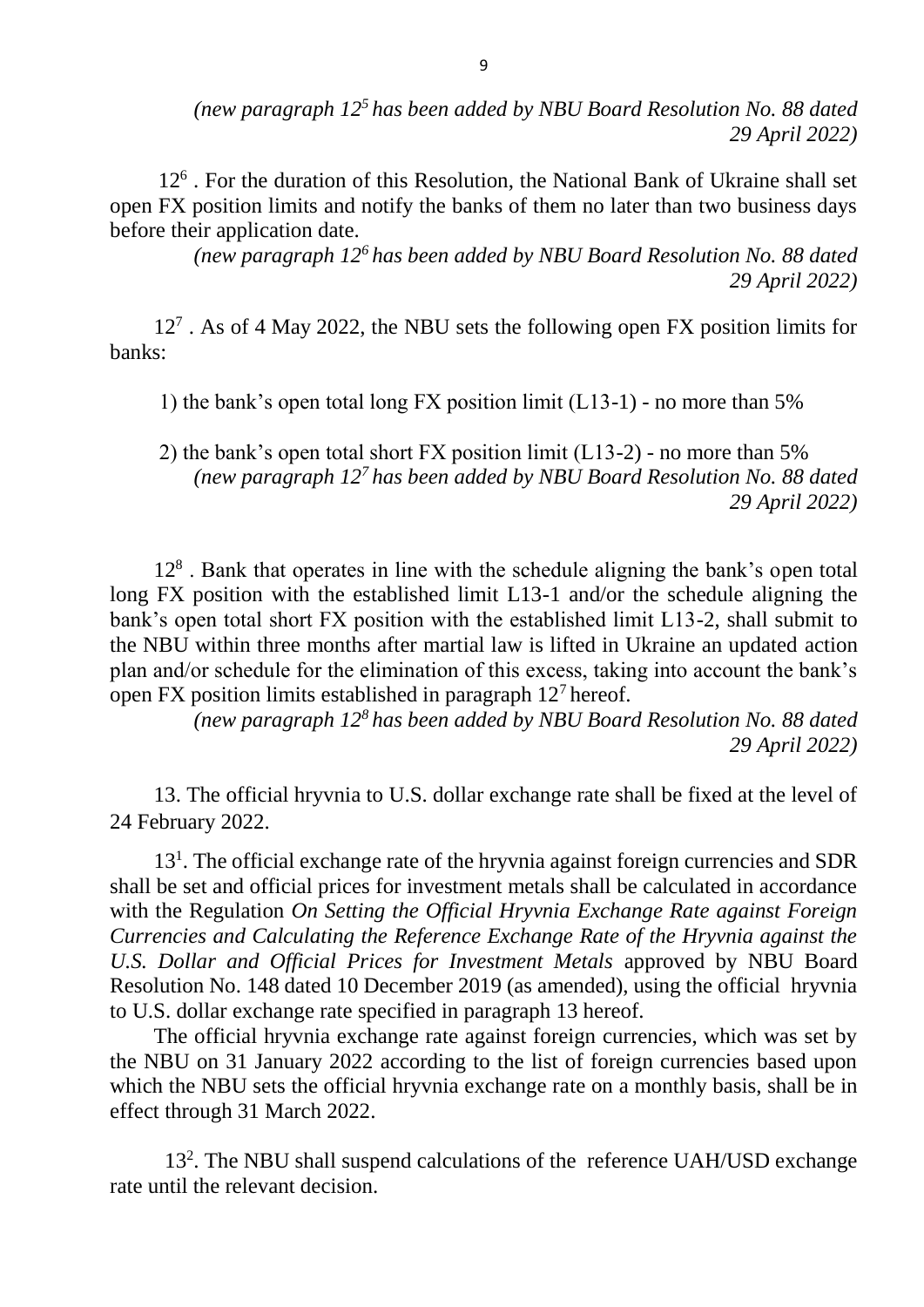*(paragraph 13 has been replaced with three new paragraphs 13–13<sup>2</sup> according to NBU Board Resolution No. 58 dated 21 March 2022)* 

13<sup>3</sup> . The NBU shall approve and publish by 29 April 2022 on its official web-site:

1) list of foreign currencies for which the NBU sets the official hryvnia exchange rate on a daily basis

2) list of foreign currencies against which the NBU sets the official hryvnia exchange rate on a monthly basis

3) list of investment metals for which the NBU calculates accounting prices on a daily basis.

> *(new paragraph 13<sup>3</sup>has been added by NBU Board Resolution No. 81 dated 22 April 2022)*

13<sup>4</sup> . The National Bank of Ukraine establishes the specifics of setting the official exchange rate of the hryvnia against foreign currencies that are moved from/to the list of foreign currencies regarding which the NBU sets the official hryvnia exchange rate on a daily basis, and from/to the list of foreign currencies regarding which the NBU sets the official hryvnia exchange rate on a monthly basis, and publishes them simultaneously with the lists specified in paragraph  $13<sup>3</sup>$  hereof.

> *(new paragraph 13<sup>4</sup>has been added by NBU Board Resolution No. 81 dated 22 April 2022)*

14. Authorized institutions are prohibited to carry out cross-border transfer of currency valuables from Ukraine/transfer of hryvnia/foreign currency funds to correspondent accounts of nonresident banks opened in resident banks, including transfers on behalf of clients, except for the following transactions:

> *(paragraph 14 indent one as amended by the NBU Board Resolution No. 58 dated 21 March 2022)*

1) own transactions of a bank, including settlements with international payment systems. Settlements under the documentary and reserve letters of credit/guarantees/counter-guarantees opened (confirmed, granted) starting 24 February 2022 are prohibited, excluding the cases when such settlements are conducted for bank customers pursuant to paragraph 14 subparagraphs 2-6 hereof. The borrowing banks shall transfer funds to repay their loans, loans under loan agreements with nonresidents, taking into account the limitations set forth in paragraph 19<sup>2</sup> hereof

*(paragraph 14 subparagraph 1 as amended by the NBU Board Resolution No. 44 dated 8 March 2022 as amended by NBU Board Resolution No. 71 dated 14 April 2022)*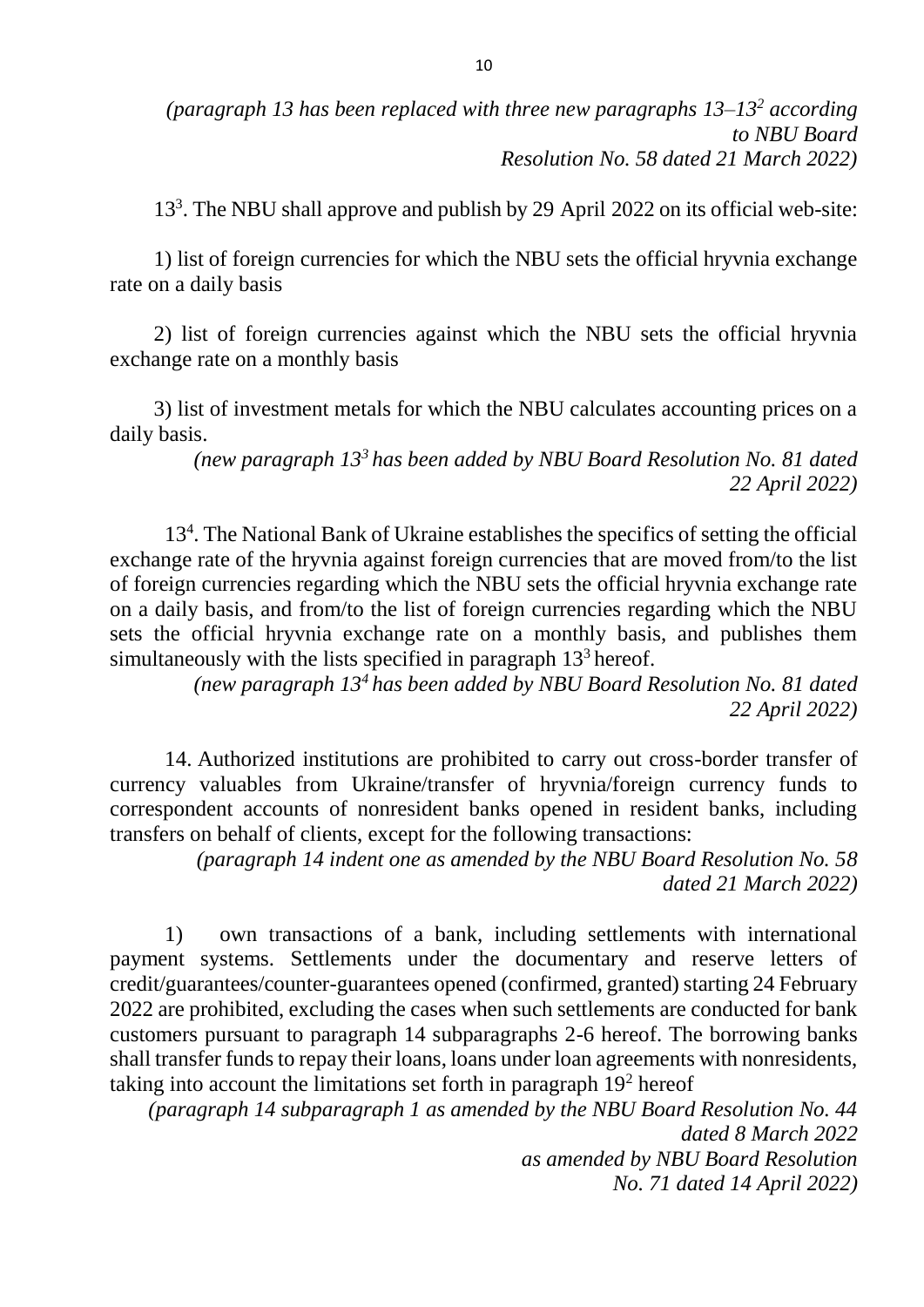2) import transactions by residents to purchase critical imports according to the list approved by the Cabinet of Ministers of Ukraine provided that the goods under such transactions were/are delivered after 23 February 2021

> *(paragraph 14 subparagraph 2 as amended by NBU Board Resolution No. 81 dated 22 April 2022)*

2<sup>1</sup>) FX transactions by residents to meet commitments secured by a public guarantee

*(new subparagraph 2<sup>1</sup>was added by NBU Board Resolution No. 58 dated 21 March 2022)* 2 2 ) funds transfer to fulfill the resident's liabilities to the nonresident under the product sale agreement provided such transfer is made at the expense of the funds received from the IFI loans or subordinated loan from the state, issued from funds provided by IFI.

*(new subparagraph 2<sup>2</sup>was added byNBU Board Resolution No. 96 dated 9 May 2022)*

 $2<sup>3</sup>$ ) transactions to repay to the nonresident the pre-paid funds (advance payment) received by the resident to their current account in a Ukrainian bank after 23 February 2022 under the product sale agreement concluded with the nonresident due to nonperformance of obligations by nonresident under the agreement.

*(new subparagraph 2<sup>3</sup>was added byNBU Board Resolution No. 96 dated 9 May 2022)*

3) currency transactions of IFIs, including their representation offices, residents to transfer foreign currency funds or domestic currency funds to conduct settlements with IFIs or their representation offices

4) foreign currency transactions by residents and nonresidents to carry out mobilization and other measures (needs), specified in the laws of Ukraine that regulate the areas of ensuring national security and defense

5) payments for treatment at healthcare institutions abroad, payment for transportation of patients, payments of expenses related to the death of citizens abroad (transportation and burial costs), including insurance payouts (insurance compensations) to accounts of nonresident assisting companies under insurance agreements of individuals going abroad

> *(subparagraph 5 as amended by the NBU Board Resolution No. 58 dated 21 March 2022) in the wording of NBU Board Resolution No. 81 dated 22 April 2022)*

5 1 ) transfer of tuition to accounts of educational institutions abroad *(paragraph is supplemented with a new subparagraph 51 in line with NBU Board Resolution No. 81 dated 22 April 2022)*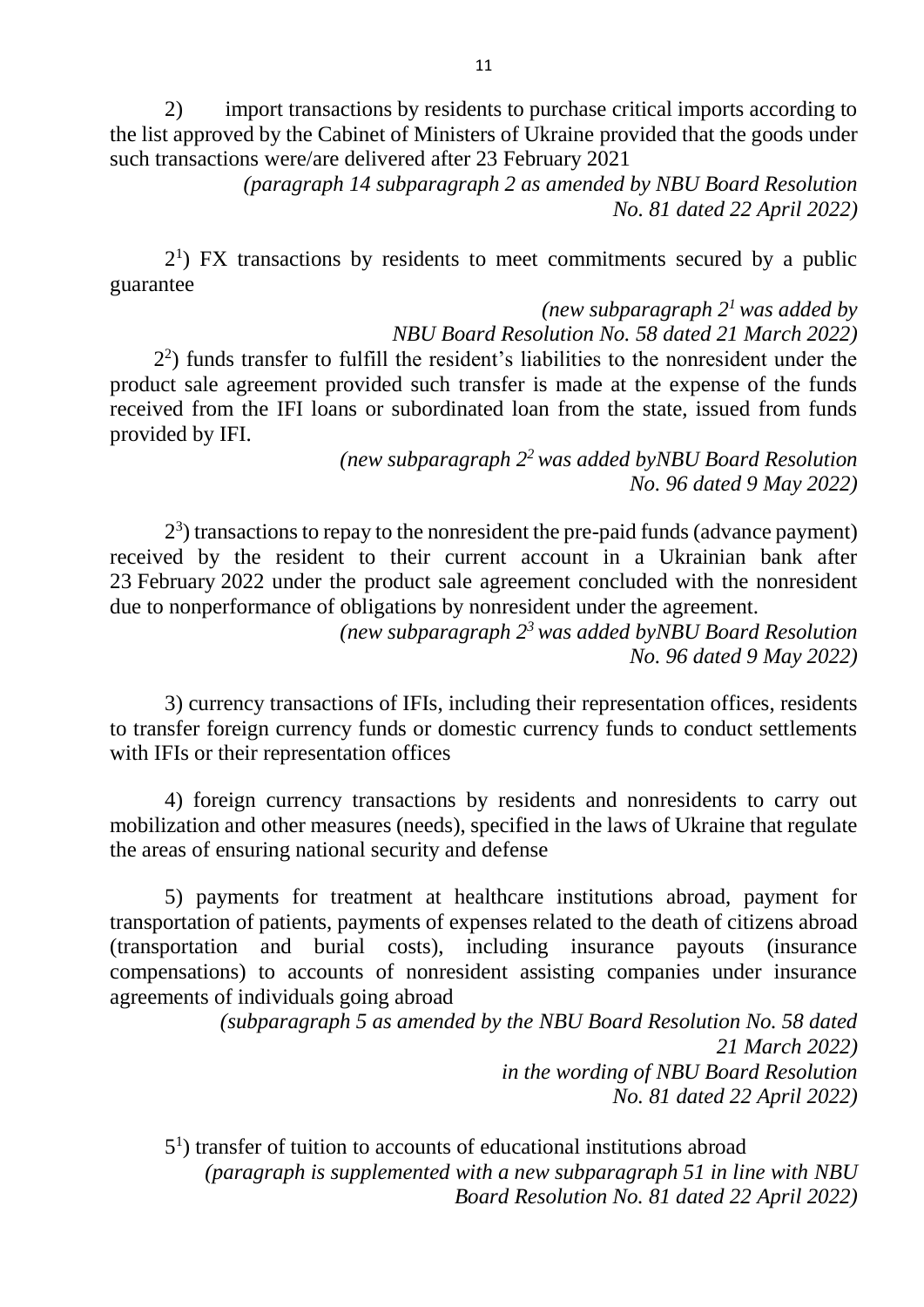5 2 ) transfer to deliver alimony payments

*(new subparagraph 5<sup>2</sup>was added by NBU Board Resolution No. 96 dated 9 May 2022)*

6) on the basis of special permits (decisions) by the NBU that are issued on request by the CMU, other public agencies of Ukraine, National Security and Defense Council of Ukraine, the Security Service of Ukraine that is signed by a top manager of the public authority or an acting top manager and includes the following:

name of legal entity

grounds for executing each transaction based on its importance for the legal entity under martial law

value of transaction

transaction counterparty

name of the bank, through which the transaction will be conducted.

For consideration of issuing a special permission (decision), the servicing bank of the legal entity specified in the request shall also submit by electronic means to the NBU a notification (email) with the information about the ultimate beneficial owners of such legal entity, received by the servicing bank after customer due diligence in line with Ukrainian laws.

> *(paragraph 6 in the wording of NBU Board Resolution No. 96 dated 9 May 2022)*

7) remittances to maintain diplomatic missions, consular offices of Ukraine abroad, so that they perform their representative functions, and remittances in favor of employees of the apparatuses of military attachés and the apparatuses of representatives of the Ministry of Defense of Ukraine at the foreign diplomatic institutions of Ukraine

> *(subparagraph 7 as amended by the NBU Board Resolution No. 62 dated 24 March 2022, No. 71 dated 14 April 2022) (paragraph 14 in the wording of NBU Board Resolution No. 21 dated 24 February 2022)*

8) settlements (payments for goods, work, and services) abroad through electronic means of payment (excluding settlements with merchant category code – 6211), or use of electronic means of payment abroad to withdraw cash

> *(paragraph is supplemented with a new subparagraph 8 in line with NBU Board Resolution No. 30 dated 1 March 2022, subparagraph 8 in the wording of NBU Board Resolution No. 58 dated 21 March 2022, No. 96 dated 9 May 2022)*

9) in the amount of up to UAH 100,000 in equivalent per client per calendar monthfrom all FX accounts of individuals, transfersto accounts of individuals using the details of electronic means of payment of the payer and the payee (P2P transfers) and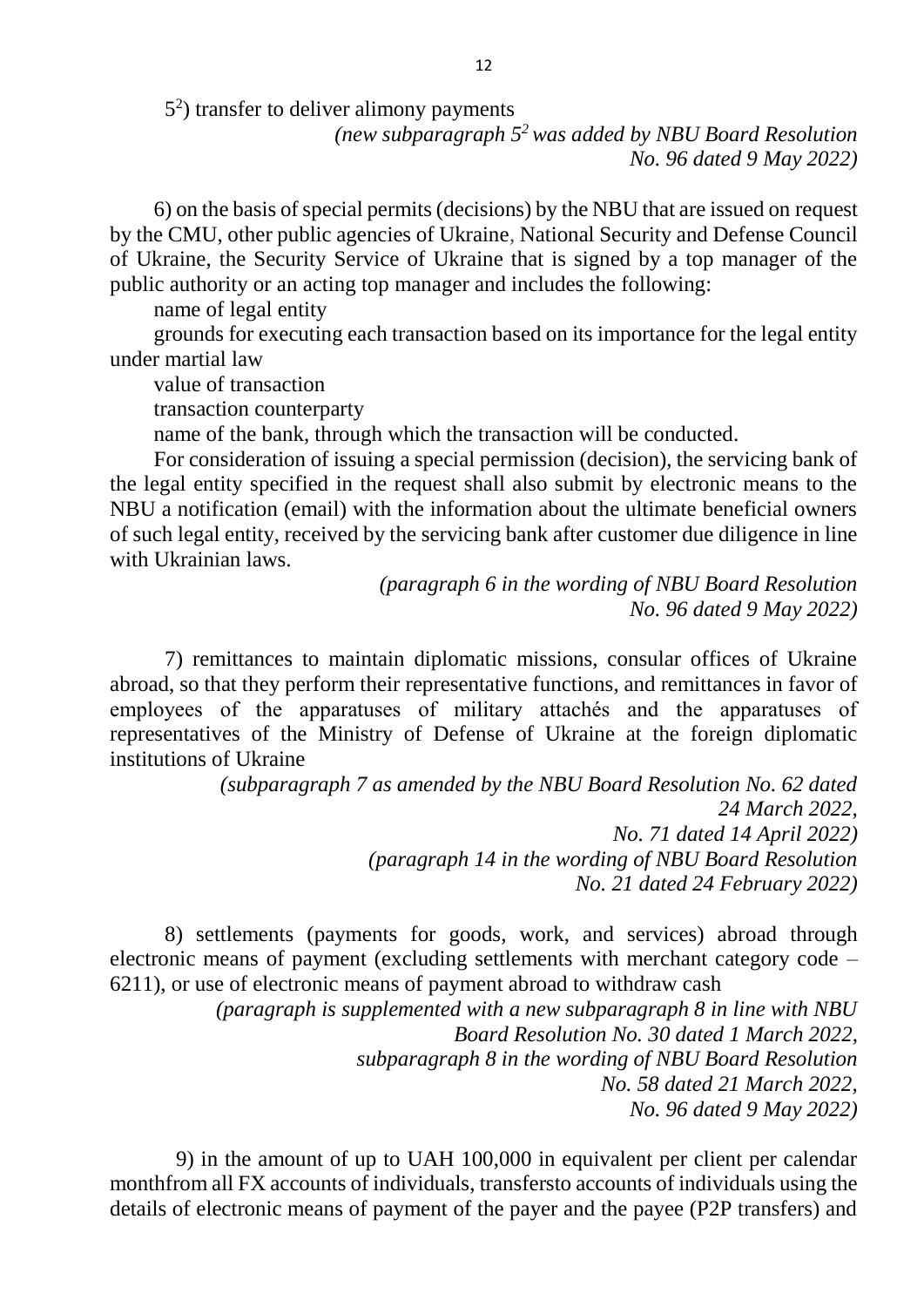settlements through electronic means of payment to purchase assets that can be directly converted (exchanged for) cash and, in line with the rules and/or other internal documents of international payment systems, are classified as quasi cash transactions. Such transactions include but are not limited to the following: purchase of cryptocurrencies, replenishment of e-wallets, purchase of gift certificates, transfers to betting companies, and cashing of traveler's checks. Merchant category codes that can be used for such transactions include but are not limited to the following: 4829, 6012, 6050, 6051, 6534, 6539, 6540, 7800, 7801, 7802, 7995.

> *(paragraph is supplemented with a new subparagraph 9 in line with NBU Board Resolution No. 58 dated 21 March 2022, as amended by NBU Board Resolution No. 78 dated 20 April 2022, No. 96 dated 9 May 2022)*

9 1 ) in the amount of up to UAH 100,000 in equivalent per client per calendar monthfrom all hryvnia accounts of an individual in a bank, person-to-person transactions using the details of electronic means of payment of the payer and the payee (P2P transfers) initiated through the bank's system for remote customer service or the bank's payment application

> (paragraph is supplemented with a new subparagraph  $9<sup>1</sup>$ in line with NBU *Board Resolution No. 78 dated 20 April 2022)*

10) settlements of the national operator of postal services and nonbank financial institutions that are direct participants of the international card payment systems under obligations to such payment systems

> *(paragraph is supplemented with a new subparagraph 10 in line with NBU Board Resolution No. 58 dated 21 March 2022, in the wording of NBU Board Resolution No. 68 dated 4 April 2022)*

11) remittances in favor of representative offices and branches of legal entities abroad, in which the state owns directly or indirectly 100% of shares, under the staff payroll or the operational program and budget, with limitations set forth in paragraph 17 hereof

> *(paragraph is supplemented with a new subparagraph 11 in line with NBU Board Resolution No. 68 dated 4 April 2022)*

12) transactions of foreign currency transfers initiated with the aim to increase the national defense capacity of Ukraine by an individual who is not an economic entity to purchase goods of critical imports according to the list approved by resolution No. 153 of the Cabinet of Ministers of Ukraine, dated 24 February 2022 (as amended), with the following codes under UCGFT: 8507, 6211 43 90 00, 6506 10 80 00, 61–62, 6403– 6405, 3926, 6217, 9005 10 00 00, 9005 80 00 00, 8802 20 00 00, 8802 30 00 00, 9404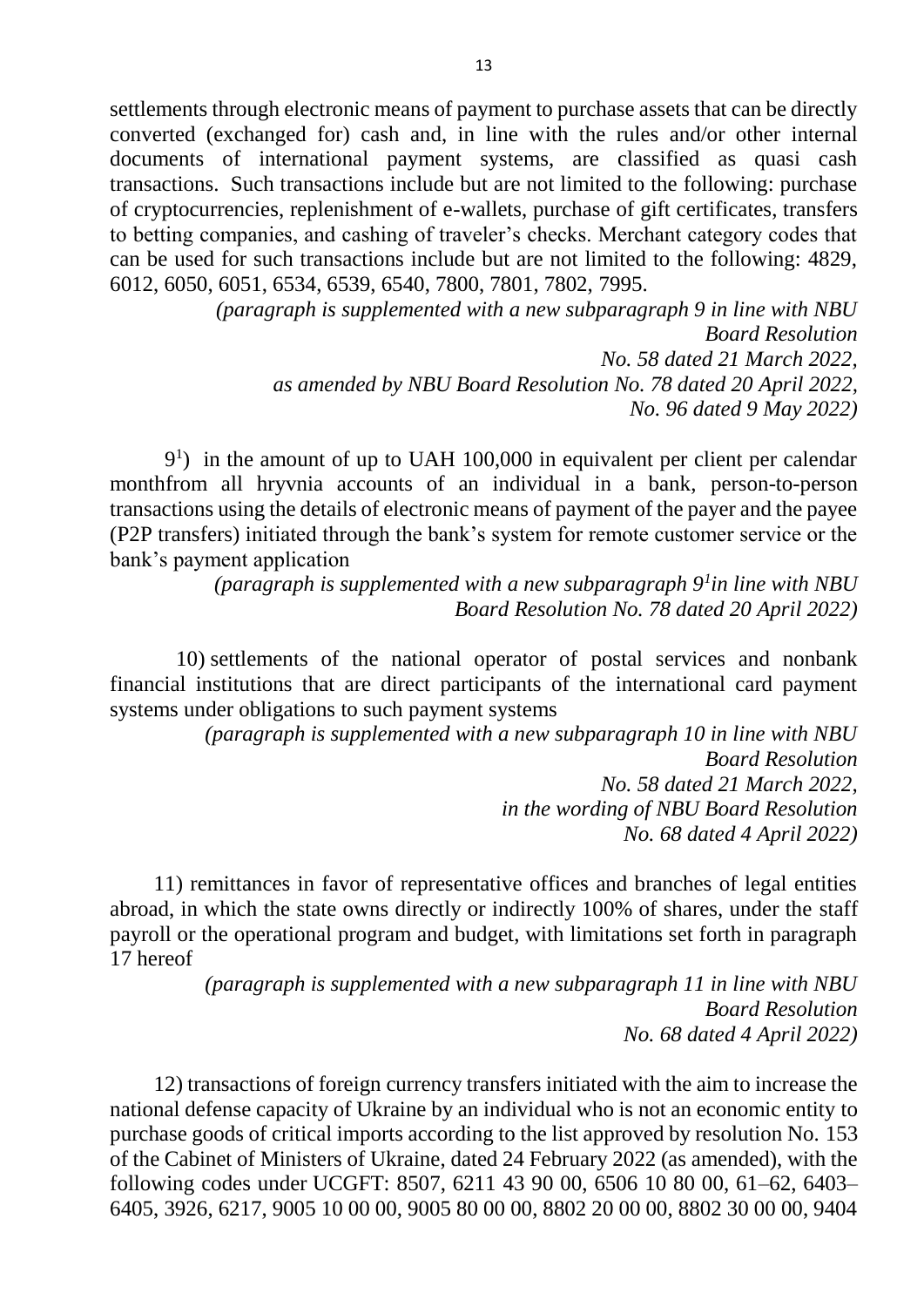30 00 00, 3926 90 92 90, 30, if the value of such transaction(s) per calendar month does not exceed UAH 400,000 (in hryvnia equivalent at the official exchange rate of hryvnia to foreign currencies established by the NBU as of the transaction date)

*(paragraph is supplemented with a new subparagraph 12 in line with NBU Board Resolution No. 68 dated 4 April 2022)*

13) remittances in foreign currencies for payment of pensions to Ukrainian citizens who moved for permenant residence abroad considering the limitations established in paragraph 17 hereof

> *(paragraph is supplemented with a new subparagraph 13 in line with NBU Board Resolution No. 68 dated 4 April 2022)*

14) settlements of significant payment service providers with nonresidents to ensure operations in the international card payment systems

> *(paragraph is supplemented with a new subparagraph 14 in line with NBU Board Resolution No. 68 dated 4 April 2022)*

15) payments of the Deposit Guarantee Fund for legal services provided from abroad

> *(paragraph is supplemented with a new subparagraph 15 in line with NBU Board Resolution No. 68 dated 4 April 2022)*

16) insurance payments (insurance premiums) or insurance payouts (insurance compensations) to nuclear pools (or persons authorized by such pools) under reinsurance contracts conducted by insurer authorized by members of the Nuclear Insurance Pool union

> *(paragraph is supplemented with a new subparagraph 16 in line with NBU Board Resolution No. 81 dated 22 April 2022)*

17) insurance payments (premiums) by Motor (Transport) Insurance Bureau of Ukraine under reinsurance contracts, insurance payouts (insurance compensations), or claims for compensation of such payments by Motor (Transport) Insurance Bureau of Ukraine under the Green Card international insurance agreements

> *(paragraph is supplemented with a new subparagraph 17 in line with NBU Board Resolution No. 81 dated 22 April 2022)*

18) insurance payments (insurance premiums) or insurance payouts (insurance compensations) under reinsurance contracts with nonresident reinsurers on transfer of civil aviation risks according to the Air Code of Ukraine upon confirmation by the State Aviation Administration of Ukraine that the respective aircraft continues to fly in the open airspace, has the valid fit-to-fly certificates and a valid air operator's certificate.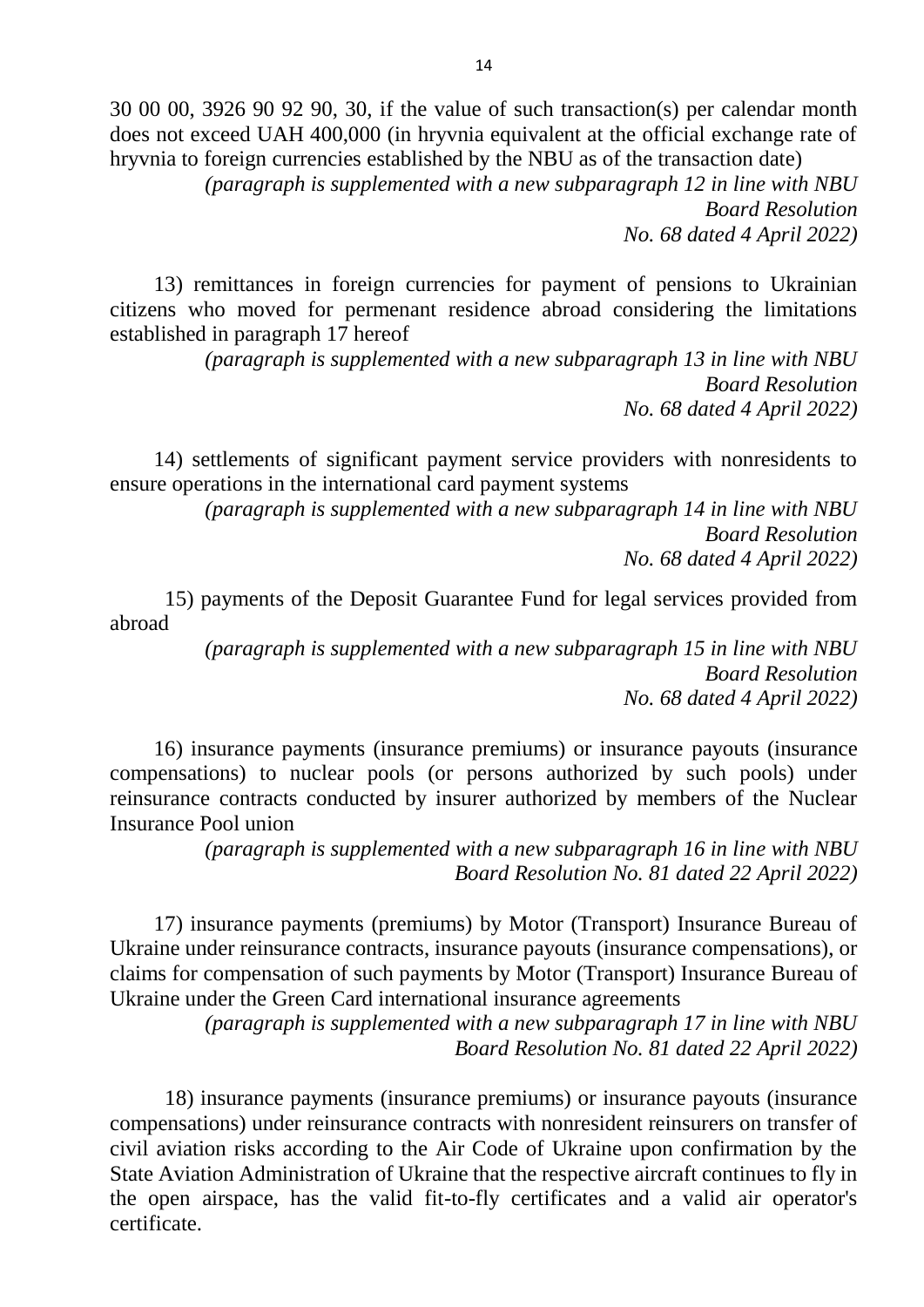*(paragraph is supplemented with a new subparagraph 18 in line with NBU Board Resolution No. 81 dated 22 April 2022)*

19) insurance payments (insurance premiums) or insurance payouts (insurance compensations) under reinsurance contracts with nonresident reinsurers prescribing redemption of damages related to the operation, repair, damage, destruction and/or loss of telecommunications networks and infrastructure in the territory of Ukraine, including those inflicted by the war.

> *(paragraph is supplemented with a new subparagraph 19 in line with NBU Board Resolution No. 91 dated 4 May 2022)*

20) nonresident individuals' transfers of foreign currency purchased for funds paid for the death of a service member in line with Regulation of the Cabinet of Ministers of Ukraine No. 168 *On Certain Payments to Servicemen and Servicewomen, Privates and Officers, Police Officers, and Their Family Members Under Martial Law*  (as amended) dated 28 February 2022.

> *(paragraph is supplemented with a new subparagraph 20 in line with NBU Board Resolution No. 96 dated 9 May 2022)*

21) transfer of funds to foreign investor/nonresident received after 1 April 2023 for repayment or distribution of income on Ukrainian domestic government bonds according to the terms of bond placement (issuance).

> *(paragraph is supplemented with a new subparagraph 21 in line with NBU Board Resolution No. 96 dated 9 May 2022)*

14<sup>1</sup> . Authorized institutions carry out currency supervision of currency transactions, allowed by paragraph 14 subparagraphs 1,  $2^1$ , 3, 4, 6, 7 hereof, in a simplified manner, without carrying out additional analysis of documents (information) about foreign currency transactions, sources of funds used for these transactions, and other measures set out in Regulation *On Procedure for the Conduct by Authorized Institutions of the Analysis and Verification of Documents (Information) Related to FX Operations* approved by NBU Board Resolution No. 8 dated 2 January 2019 (as amended).

*(new paragraph 14<sup>1</sup>has been added by NBU Board Resolution No. 30 dated 1 March 2022, (paragraph 12 subparagraph 1 as amended by NBU Board Resolution No. 68 dated 4 April 2022)*

14<sup>2</sup> . Removed.

*(new paragraph 14<sup>2</sup>has been added by NBU Board Resolution No. 36 dated 4 March 2022, removed by NBU Board Resolution No. 51 dated 13 March 2022)* 

14<sup>2</sup> . Settlements under goods import and export transactions shall be made within 90 calendar days and applied to transactions conducted starting from 5 April 2022.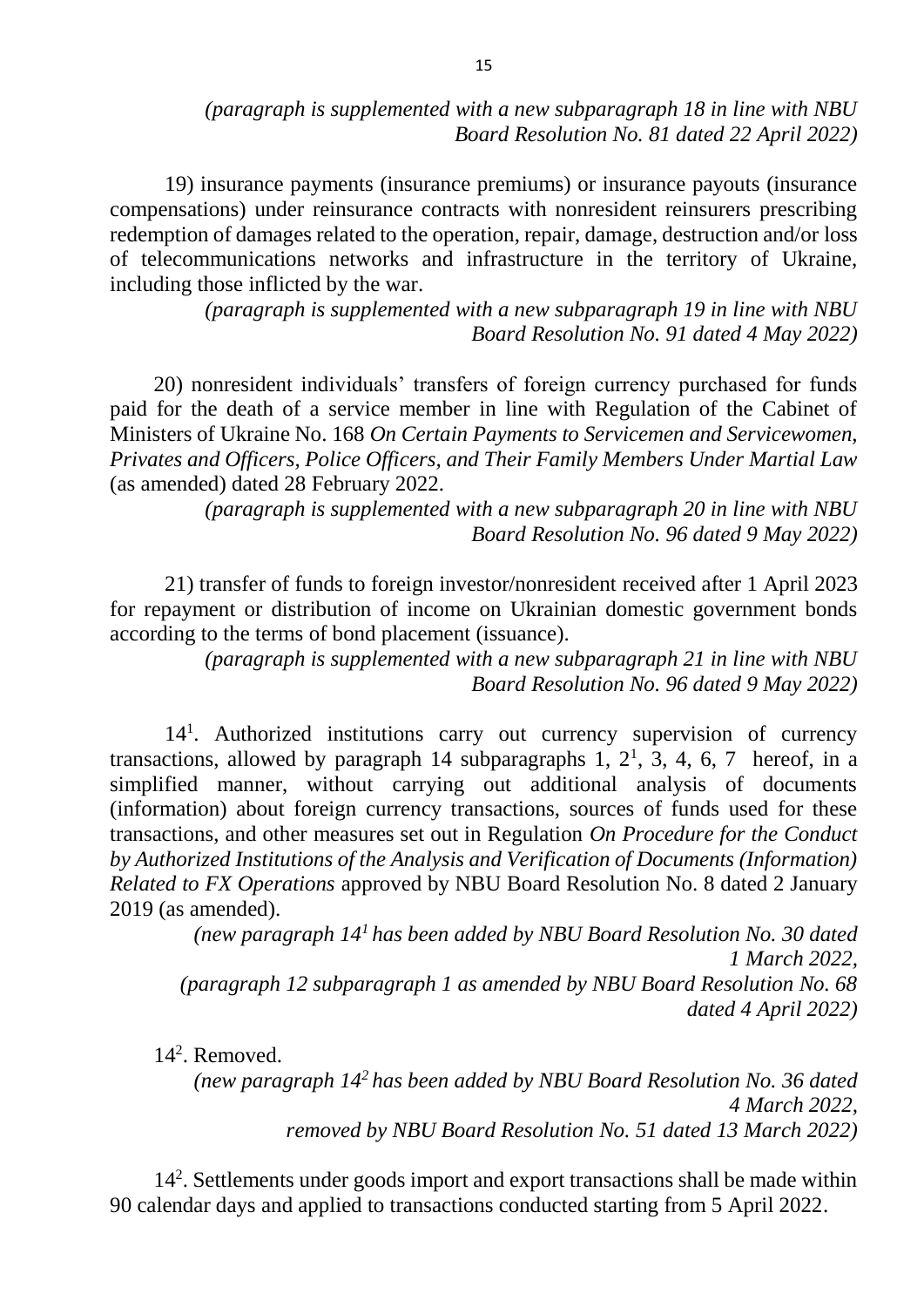14<sup>3</sup>. The settlement deadlines specified in paragraph 14<sup>2</sup> hereof:

1) shall not apply to transactions of export or import of goods (including outstanding settlements under a transaction) value of which (in hryvnia equivalent at the official exchange rate of hryvnia to foreign currencies established by the NBU as of the transaction date) is below the required reporting thresholds under Article 20 of the Law of Ukraine *On Prevention and Counteraction to Legalization (Laundering) of the Proceeds from Crime, Terrorism Financing and Financing Proliferation of Weapons of Mass Destruction* (hereinafter small value), excluding splitting of goods export transactions or foreign currency transactions

2) shall apply taking into account the exceptions and (or) specifics for certain goods and (or) industries set by the NBU at the request of the Cabinet of Ministers of Ukraine to Article 13 part one indent two of the Law of Ukraine *On Currency and Currency Operations*.

> *(new paragraph 14<sup>3</sup>has been added by NBU Board Resolution No. 68 dated 4 April 2022)*

14<sup>4</sup> . Settlements under goods import and export transactions by residents shall be made not later than the deadline specified in paragraph  $14<sup>2</sup>$  hereof, taking into account the requirements set in paragraph  $14<sup>3</sup>$  hereof, in full, taking into account the requirements set in paragraph 14<sup>3</sup> hereof with regard to small-value goods import and export transactions (including outstanding settlements under a transaction). Funds received from a nonresident under a resident's goods export transactions shall be credited to the resident's bank account in Ukraine.

> *(new paragraph 14<sup>4</sup>has been added by NBU Board Resolution No. 68 dated 4 April 2022)*

15. To halt debit transactions by servicing banks on accounts of residents of the Russian Federation or the Republic of Belarus, on accounts of legal entities (excluding banks) where the ultimate beneficial owners are residents of the Russian Federation or the Republic of Belarus with the exception of conducting the following transactions in the territory of Ukraine:

1) transfer of funds from such accounts to the special fundraising account opened by the NBU to support the Armed Forces of Ukraine and/or accounts of the Cabinet of Ministers of Ukraine and other public agencies of Ukraine

2) payment of social benefits, salaries, utilities, taxes, fees, and other required payments

> *(paragraph 15 in the wording of NBU Board Resolution No. 36 dated 4 March 2022, Resolution No. 44 dated 8 March 2022)*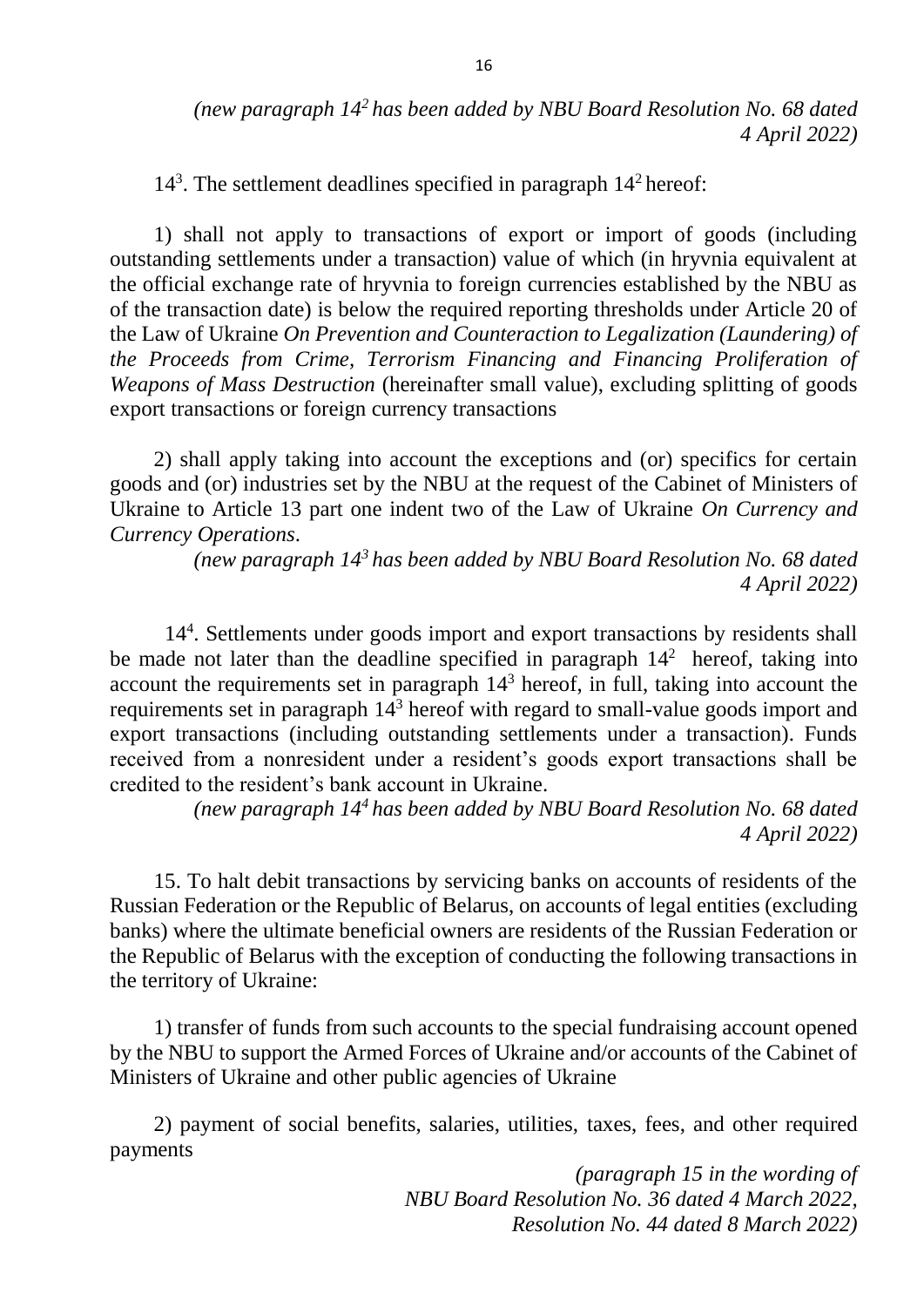3) debit transactions from the accounts of individuals who are residents of the Russian Federation or the Republic of Belarus and are included in the lists of the Security Service of Ukraine and/or public authorities of Ukraine approved by the Security Service of Ukraine that serve as the grounds for the banks to perform such transactions (hereinafter referred to as the Lists)

> *(paragraph is supplemented with a new subparagraph 3 in line with NBU Board Resolution No. 65 dated 26 March 2022)*

4) sale of cashless foreign currency, except for Russian rubles and Belarusian rubles

*(paragraph is supplemented with a new subparagraph 4 in line with NBU Board Resolution No. 68 dated 4 April 2022)*

5) payment of bank commissions and other fees for the bank's delivery of banking and other financial services and to meet own liabilities on credit agreements (including interest) to banks

*(paragraph is supplemented with a new subparagraph 5 in line with NBU Board Resolution No. 68 dated 4 April 2022) as amended by NBU Board Resolution No. 81 dated 22 April 2022)*

6) transfer of funds to other own current accounts of such persons opened with banks in the territory of Ukraine (except for funds in Russian rubles and Belarusian rubles)

*(paragraph is supplemented with a new subparagraph 6 in line with NBU Board Resolution No. 68 dated 4 April 2022)*

7) insurance benefits through payments of costs to healthcare facilities for their delivery of medical and sanitary services and other aid to insured persons due to occurrence of insured events under voluntary insurance agreements

*(paragraph is supplemented with a new subparagraph 7 in line with NBU Board Resolution No. 68 dated 4 April 2022)*

8) insurance indemnity for damages to life, health, and property of injured parties caused by an insured event that occurred before 23 February 2022 (inclusive) under agreements on compulsory insurance against civil liability in respect of the use of land motor vehicles

*(paragraph is supplemented with a new subparagraph 8 in line with NBU Board Resolution No. 68 dated 4 April 2022) as amended by NBU Board Resolution No. 96 dated 9 May 2022)*

9) payment of premiums to the centralized insurance emergency funds of the Motor (Transport) Insurance Bureau of Ukraine pursuant to the Law of Ukraine On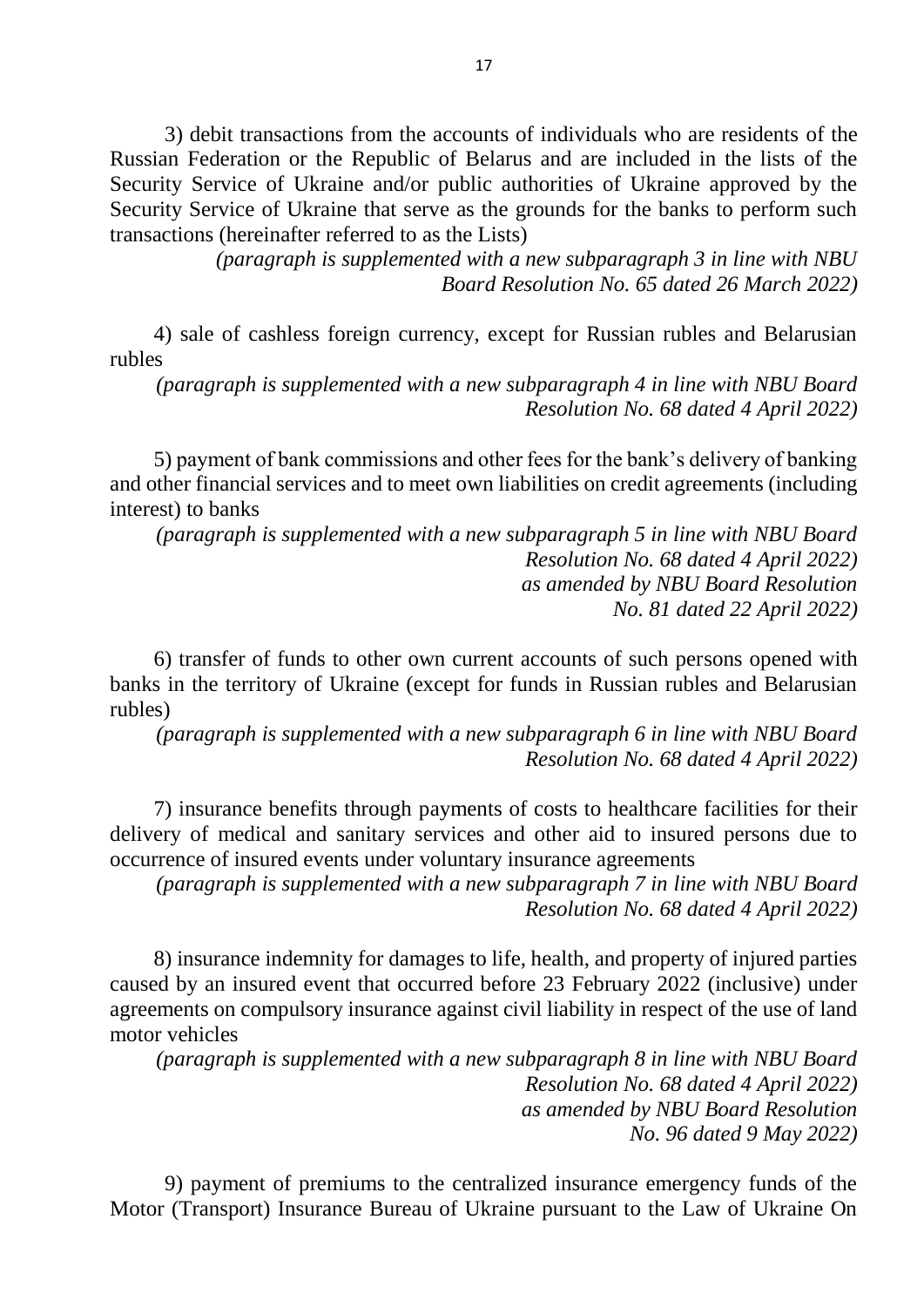Compulsory Insurance against Civil Liability in Respect of the Use of Land Motor Vehicles.

> *(paragraph is supplemented with a new subparagraph 9 in line with NBU Board Resolution No. 68 dated 4 April 2022)*

10) distribution of income, reimbursement of issued securities, payment for custodial services for said distribution/reimbursement

> *(paragraph is supplemented with a new subparagraph 10 in line with NBU Board Resolution No. 96 dated 9 May 2022)*

11) insurance premiums under agreements on compulsory and voluntary insurance against civil liability in respect of the use of land motor vehicles and voluntary (vehicle) accident insurance and voluntary insurance of land transport for the benefit of insurers of motor vehicles leased before 23 February 2022 (inclusive).

> *(paragraph is supplemented with a new subparagraph 11 in line with NBU Board Resolution No. 96 dated 9 May 2022)*

> > *(new indent was added to paragraph 15 by NBU Board Resolution No. 48 dated 11 March 2022) deleted pursuant to No. 96 dated 9 May 2022) (new indent was added to paragraph 15 by NBU Board Resolution No. 65 dated 26 March 2022) deleted pursuant to No. 96 dated 9 May 2022)*

15<sup>1</sup>. Banks shall be banned from:

1) crediting funds to the accounts of individuals when processing remittances initiated through electronic means of payment issued by members of international payment systems operating in the Russian Federation and the Republic of Belarus

2) accepting electronic means of payment (including transfers, settlements, and cash withdrawals) issued by members of said international payment systems operating in the Russian Federation and the Republic of Belarus.

> *(new paragraph 15<sup>1</sup>has been added by NBU Board Resolution No. 30 dated 1 March 2022)*

152. The NBU makes a decision whether the servicing banks can perform debit transactions on the accounts of legal entities stated in paragraph 15 hereof based on the relevant requests (applications) by the public authorities of Ukraine that are submitted when such legal entities perform important functions and/or provide important services, signed by a top manager or acting top manager of the public authority.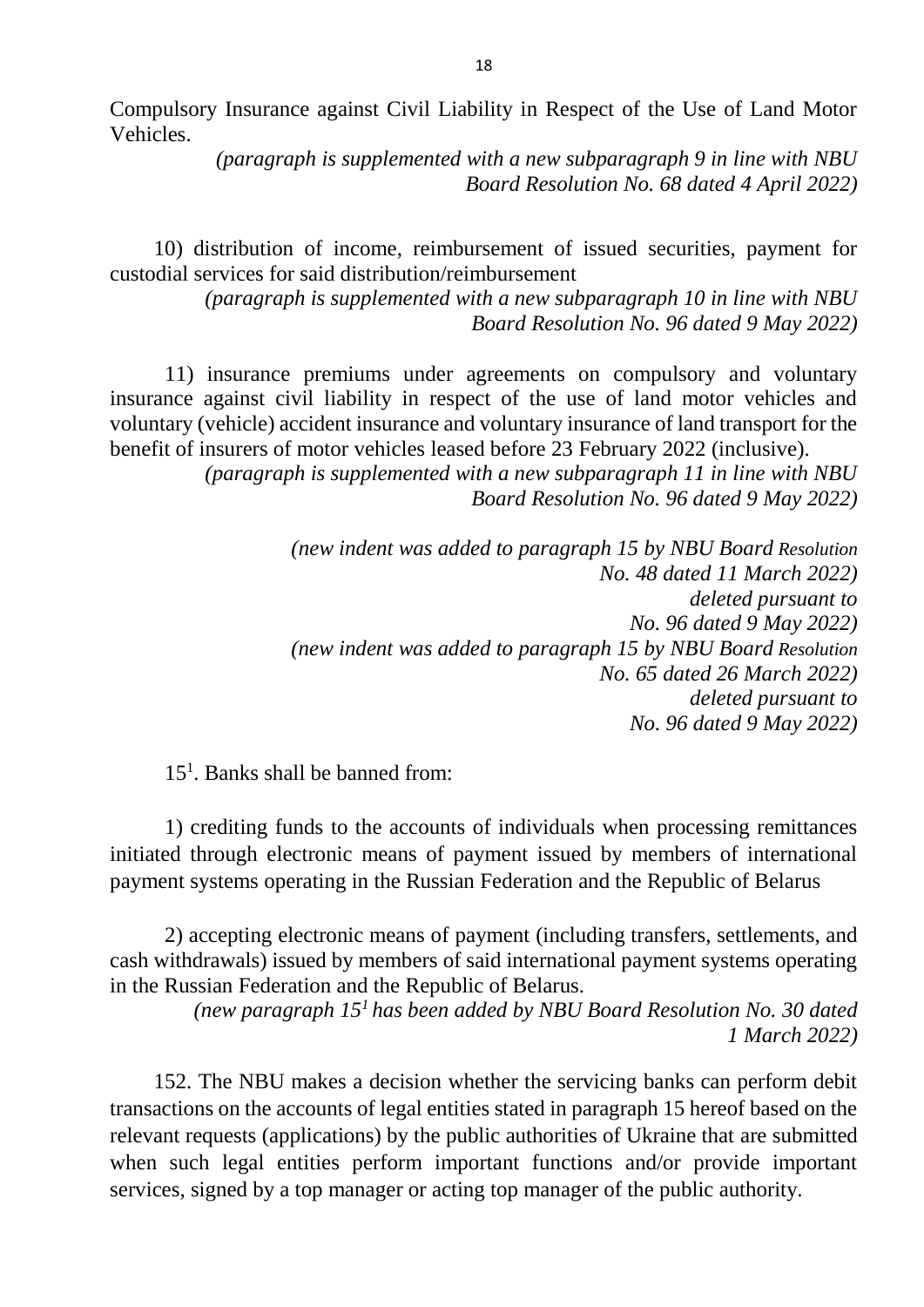The request (application) includes:

1) name of legal entity

2) identification code of legal entity from the Unified State Register of Enterprises and Organizations of Ukraine

3) name of the bank with an account of legal entity

4) ownership structure of legal entity showing its ultimate beneficial owners and owners of a qualifying holding (if any) based in the russian federation/republic of belarus

5) grounds for performing debit transactions under martial law, taking into account the critical importance of the legal entity's operation.

*(new paragraph 15<sup>2</sup>has been added by NBU Board Resolution No. 96 dated 9 May 2022)*

15<sup>3</sup> . The NBU sends the Lists received from the Security Service of Ukraine and/or public authorities of Ukraine to the banks to be taken into account.

*(paragraph is supplemented with a new subparagraph 15<sup>3</sup> in line with NBU Board Resolution No. 96 dated 9 May 2022)*

16. Banks issuing e-money shall suspend issuance of e-money, replenishing ewallets with e-money, and e-money distribution.

17. Authorized institutions are prohibited from conducting any FX transactions in which:

1) Russian rubles and Belarusian rubles are used

2) the participant of said transactions is a legal entity or an individual based (registered/with permanent residence) in the Russian Federation or in the Republic of Belarus

3) the participants of said transactions intend to meet commitments to legal entities or individuals based (registered/with permanent residence) in the Russian Federation or the Republic of Belarus

*(new paragraph 17 has been added by NBU Board Resolution No. 21 dated 24 February 2022)*

17<sup>1</sup>. The central bank recommends that cash should first be collected from retailers upon compliance with the following conditions:

1) provision of escort for the cash collection brigades by law enforcement using firearms and territorial defense brigades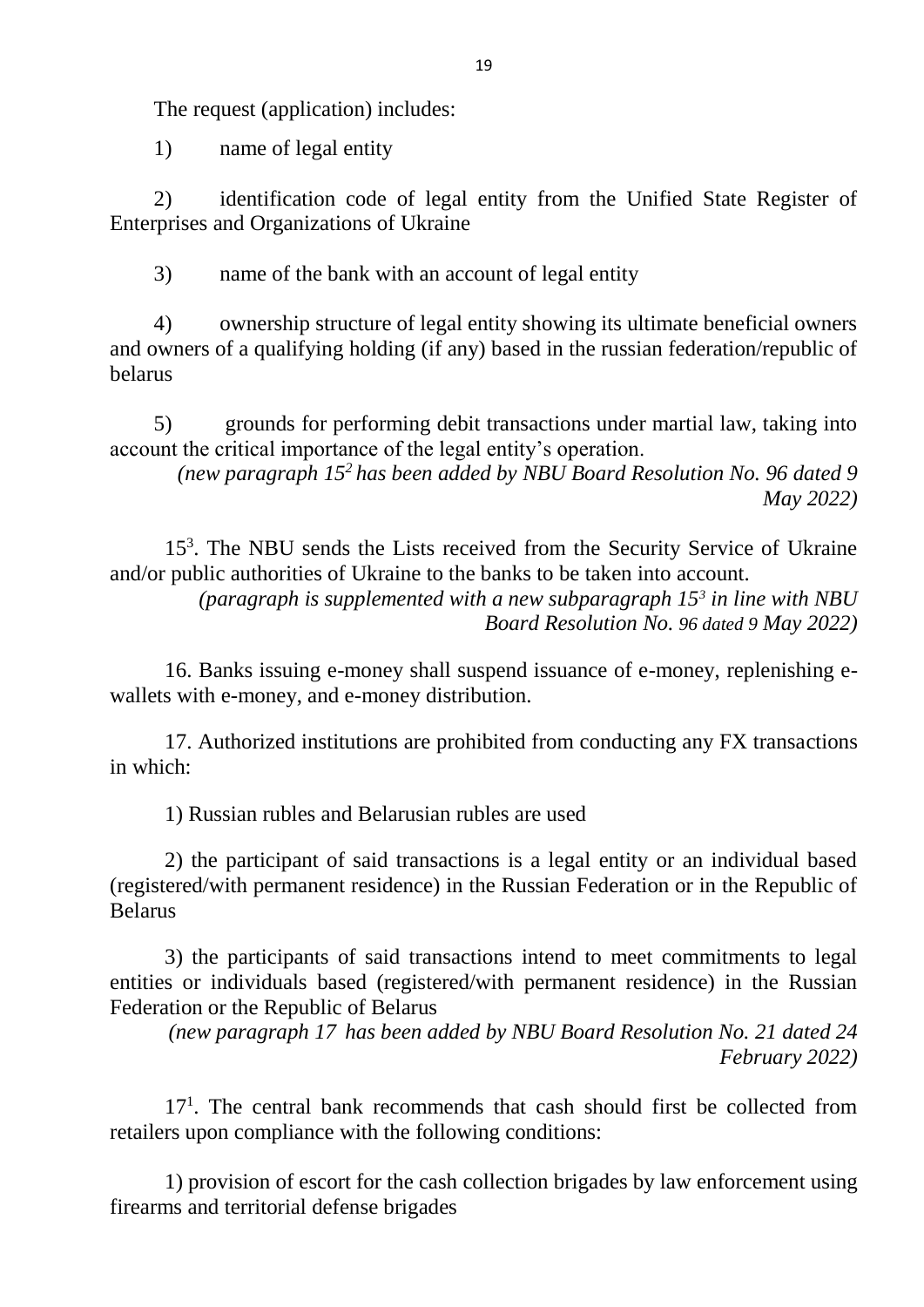2) the retailers accept electronic means of payment at all of their outlets. *(new paragraph 17<sup>1</sup>has been added by NBU Board Resolution No. 30 dated 1 March 2022)*

17<sup>2</sup> . The prohibitions specified in paragraph 17 hereof do not apply to the following:

1) transfer of funds (except in Russian rubles and Belarusian rubles) to the special fundraising account opened by the NBU to support the Armed Forces of Ukraine and/or accounts of the Cabinet of Ministers of Ukraine and other public agencies of Ukraine

2) transfer of funds (except in Russian rubles and Belarusian rubles) to the residents' accounts in banks for export of goods, refunds on import of goods. If funds come from abroad in Russian rubles or Belarusian rubles to pay for exports or imports of goods, banks are allowed to exchange this money for other currencies in the international FX market (except for Russian rubles/Belarusian rubles) so that the funds can be credited to client accounts

3) transfer of funds (except for Russian rubles and Belarusian rubles) in Ukraine to pay social benefits, salaries, utilities, taxes, fees, and other required payments

4) transfer of funds (except for Russian rubles and Belarusian rubles) under FX transactions of individuals listed in parapraph 15 subparagraph 3 hereof

5) crediting inflows (including inflows in Russian rubles and Belarusian rubles) from abroad to the correspondent account of a bank, opened with another bank in Ukraine

6) transfer of funds in Ukraine from an account of a legal entity/individual based (registered/residing) in the Russian Federation or the Republic of Belarus (current, deposit, or escrow account) to another current account of such an entity/individual (except for Russian rubles and Belarusian rubles)

7) sale of cashless foreign currency (except for Russian rubles and Belarusian rubles) in Ukraine by the legal entity/individual based (registered/residing) in the Russian Federation or the Republic of Belarus.

*(paragraph 17<sup>2</sup> in the wording of NBU Board Resolution No. 68 dated 4 April 2022)*

8) payment of bank commissions and other fees for the bank's delivery of banking and other financial services and to meet own liabilities on credit agreements (including interest) to banks

> *(paragraph is supplemented with a new subparagraph 8 in line with NBU Board Resolution No. 81 dated 22 April 2022)*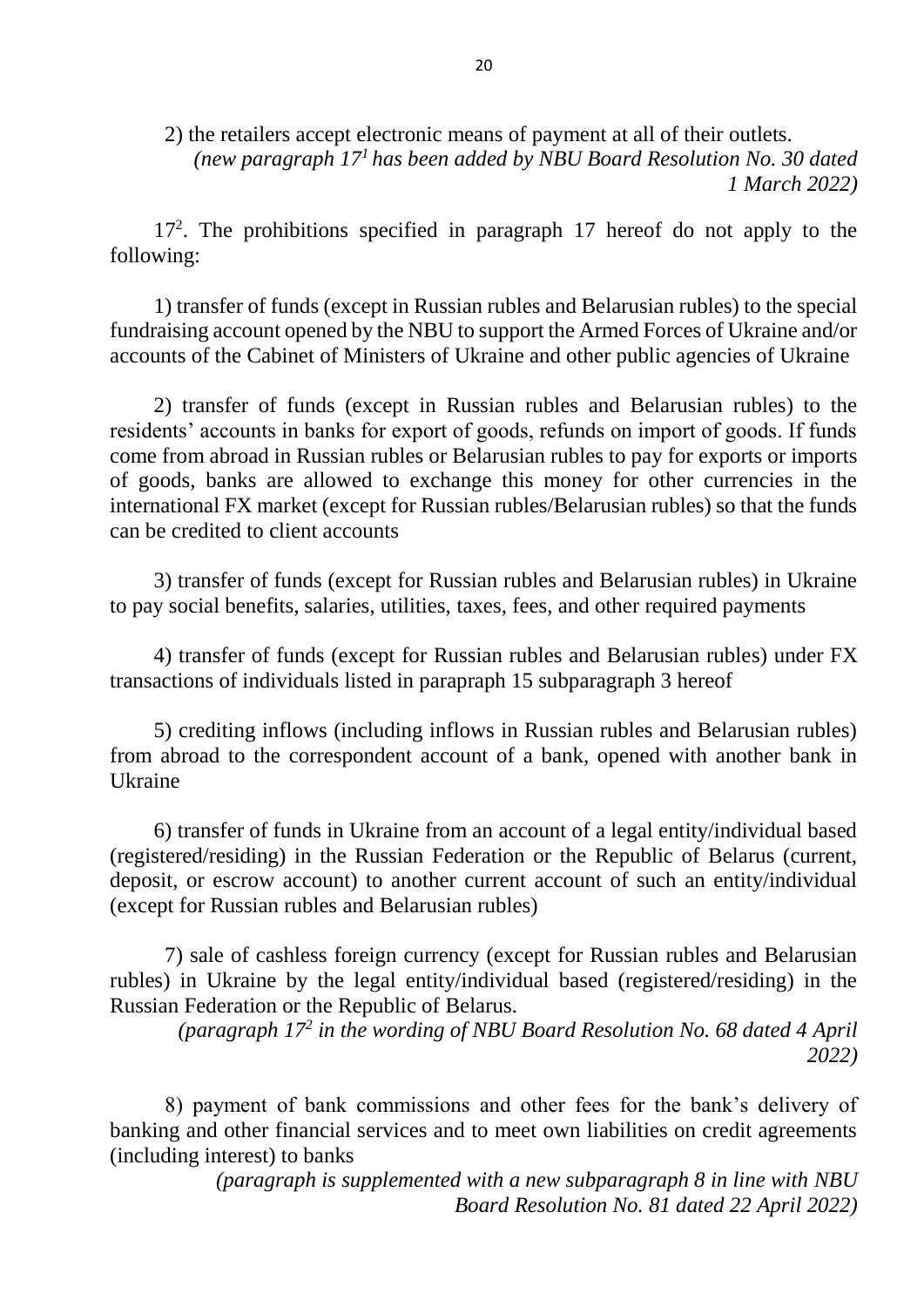18. The National Bank of Ukraine enters daily into U.S. sale and purchase transactions with banks and IFIs. Such transactions are effected without limiting the amount on TOD terms (from 9 a.m. to 3 p.m.) and TOM terms (starting from 3 p.m.) through the functionalities of Refinitive and Bloomberg or (if Refinitive and Bloomberg are unavailable) by phone against prepayment by the bank. To perform the transactions specified in paragraph 18 hereof, the bank/IFI needs to address the NBU through Refinitive and Bloomberg or by phone (using phone numbers to be provided by the NBU additionally) and specify the amount of U.S. dollars to be sold or purchased that needs to be no less than USD 100,000.

*(paragraph 18 indent one as amended by NBU Board Resolution No. 36 dated 4 March 2022, No. 58 dated 21 March 2022, No. 96 dated 9 May 2022)*

Exchange rate for:

1) purchases by the NBU from banks/IFIs of the U.S. dollars is set at the level of the official exchange rate of hryvnia to the U.S. dollar effective as of the day of the transaction

*(paragraph 18 subparagraph 1 as amended by NBU Board Resolution No. 58 dated 21 March 2022)*

2) sales by the NBU to banks/IFIs of the U.S. dollars is set at the level of the official exchange rate of hryvnia to U.S. dollar effective as of the day of the transaction increased by 1% and rounded to four decimal places.

*(paragraph 18 subparagraph 2 as amended by NBU Board Resolution No. 58 dated 21 March 2022) (new paragraph 18 has been added by NBU Board Resolution No. 21 dated 24 February 2022, paragraph 18 in the wording of NBU Board Resolution No. 30 dated 1 March 2022)*

18<sup>1</sup> . The bank is authorized to make transactions set forth in paragraph 18 hereof if the bank did not exceed the open long FX position limits (L13-1), specified in paragraph 12<sup>7</sup> subparagraph 1 hereof, during 10 calendar days preceding the day of its request to the NBU, or if the NBU Board makes a respective decision.

The bank is authorized to execute transactions on TOM terms specified in paragraph 18 hereof, provided that such transactions are executed to meet Ukraine's defense needs.

*(paragraph 18<sup>1</sup>indent one as amended by NBU Board Resolution No. 36 dated 4 March 2022, No. 58 dated 21 March 2022, paragraph 18<sup>1</sup>in the wording of NBU Board Resolution No. 96 dated 9 May 2022)*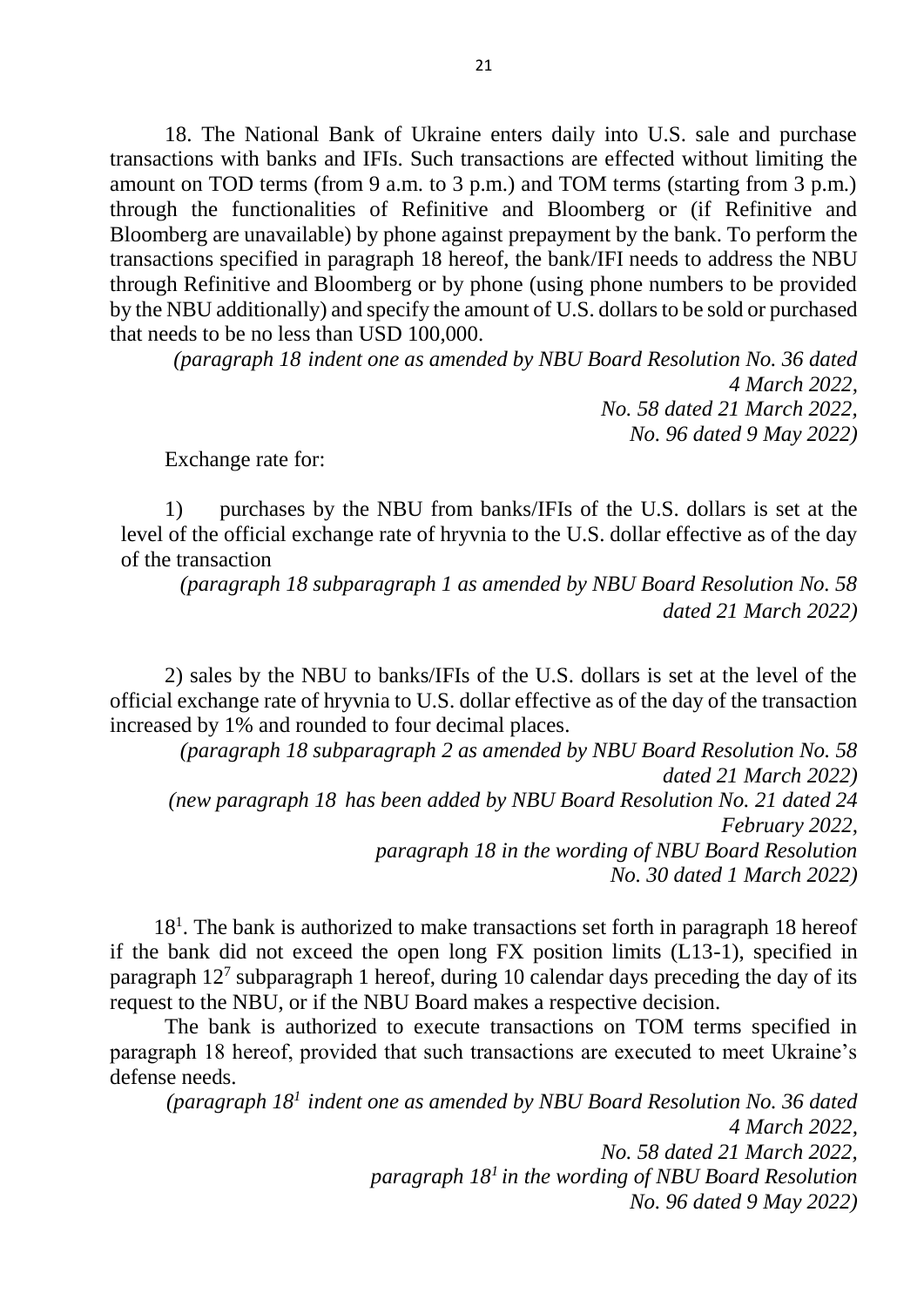## *(new paragraph 18<sup>1</sup>has been added by NBU Board Resolution No. 30 dated 1 March 2022)*

18<sup>2</sup> . The NBU shall make transactions to sell cashless foreign currency to foreign central banks for cash hryvnias in order to set up conditions for foreign financial institutions to make transactions to exchange cash hryvnias for local currencies in countries hosting Ukrainian refugees. Apart from that, this step will prevent excessive exchange rate fluctuations from occurring in such transactions. The procedure and terms for conducting transactions to sell cashless foreign currency to foreign central banks for cash hryvnias shall be set in specific agreements entered into by and between the NBU and foreign central banks.

> *(new paragraph 18<sup>2</sup>has been added by NBU Board Resolution No. 55 dated 18 March 2022)*

19. Banks have the right to sell foreign currency to customers at the expense of their own currency position in order to fulfill their customers' obligations to other banks under credit agreements (including interest).

*(new paragraph 19 has been added by NBU Board Resolution No. 21 dated 24 February 2022)*

19<sup>1</sup>. Banks shall have the right to conduct money settlements on transactions on domestic government debt securities in foreign currencies exclusively in the currency of the face value of said securities.

*(new paragraph 19<sup>1</sup>has been added by NBU Board Resolution No. 58 dated 21 March 2022)*

19<sup>2</sup> . The borrowing banks are prohibited from:

1) repayment of loans under agreements with nonresidents (including payment of interests and other payments under such agreements) before the date (maturity date) established by the terms of the respective agreement to ensure the timely payment.

2) reducing the timeframe for fulfillment of their liabilities under loans taken out under agreements with nonresidents.

> *(new paragraph 19<sup>2</sup>has been added by NBU Board Resolution No. 71 dated 14 April 2022)*

20. REMOVED. *(new paragraph 20 has been added by NBU Board Resolution No. 21 dated 24 February 2022, paragraph removed by NBU Board Resolution No. 30 dated 1 March 2022)*

 $20<sup>1</sup>$ . Residents and nonresidents have the right to transfer foreign currency in the territory of Ukraine and from abroad to the special account of the National Bank of